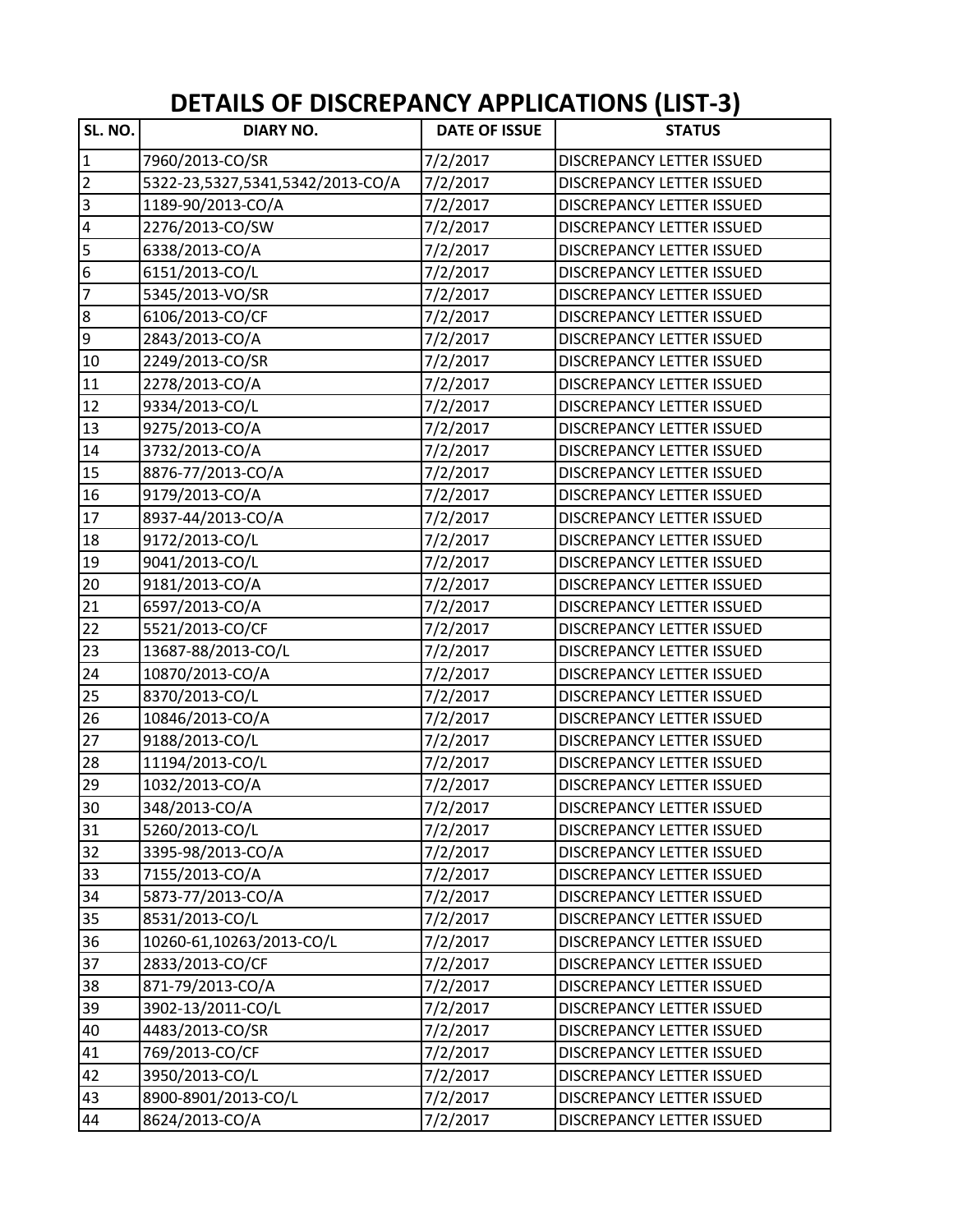| 45 | 11797/2013-CO/SW  | 13/2/2017 | DISCREPANCY LETTER ISSUED        |
|----|-------------------|-----------|----------------------------------|
| 46 | 8507/2012-CO/L    | 13/2/2017 | DISCREPANCY LETTER ISSUED        |
| 47 | 1882-90/2013-CO/L | 13/2/2017 | DISCREPANCY LETTER ISSUED        |
| 48 | 10438/2013-CO/L   | 13/2/2017 | DISCREPANCY LETTER ISSUED        |
| 49 | 11410/2013-CO/L   | 13/2/2017 | DISCREPANCY LETTER ISSUED        |
| 50 | 11251/2013-CO/A   | 13/2/2017 | DISCREPANCY LETTER ISSUED        |
| 51 | 9065/2013-CO/L    | 13/2/2017 | DISCREPANCY LETTER ISSUED        |
| 52 | 8633/2013-CO/A    | 13/2/2017 | <b>DISCREPANCY LETTER ISSUED</b> |
| 53 | 8401/2013-CO/A    | 13/2/2017 | DISCREPANCY LETTER ISSUED        |
| 54 | 9379/2013-CO/A    | 13/2/2017 | DISCREPANCY LETTER ISSUED        |
| 55 | 10238/2013-CO/A   | 13/2/2017 | DISCREPANCY LETTER ISSUED        |
| 56 | 5367/2013-CO/A    | 13/2/2017 | DISCREPANCY LETTER ISSUED        |
| 57 | 10236/2013-CO/L   | 13/2/2017 | DISCREPANCY LETTER ISSUED        |
| 58 | 8827/2013-CO/L    | 13/2/2017 | <b>DISCREPANCY LETTER ISSUED</b> |
| 59 | 3422/2013-CO/SR   | 13/2/2017 | <b>DISCREPANCY LETTER ISSUED</b> |
| 60 | 9243/2013-CO/A    | 13/2/2017 | DISCREPANCY LETTER ISSUED        |
| 61 | 8834/2013-CO/A    | 13/2/2017 | DISCREPANCY LETTER ISSUED        |
| 62 | 6342/2013-CO/A    | 13/2/2017 | <b>DISCREPANCY LETTER ISSUED</b> |
| 63 | 10345/2013-CO/A   | 13/2/2017 | DISCREPANCY LETTER ISSUED        |
| 64 | 10344/2013-CO/A   | 13/2/2017 | DISCREPANCY LETTER ISSUED        |
| 65 | 10360/2013-CO/A   | 13/2/2017 | DISCREPANCY LETTER ISSUED        |
| 66 | 8832/2013-CO/A    | 13/2/2017 | DISCREPANCY LETTER ISSUED        |
| 67 | 10105/2013-CO/L   | 13/2/2017 | DISCREPANCY LETTER ISSUED        |
| 68 | 7976/2013-CO/A    | 13/2/2017 | DISCREPANCY LETTER ISSUED        |
| 69 | 9149/2013-CO/L    | 14/2/2017 | DISCREPANCY LETTER ISSUED        |
| 70 | 8841/2013-CO/L    | 14/2/2017 | <b>DISCREPANCY LETTER ISSUED</b> |
| 71 | 9062/2013-CO/L    | 14/2/2017 | DISCREPANCY LETTER ISSUED        |
| 72 | 5970/2013-CO/A    | 14/2/2017 | DISCREPANCY LETTER ISSUED        |
| 73 | 10579/2013-CO/A   | 14/2/2017 | DISCREPANCY LETTER ISSUED        |
| 74 | 9064/2013-CO/L    | 14/2/2017 | DISCREPANCY LETTER ISSUED        |
| 75 | 8800/2013-CO/L    | 14/2/2017 | <b>DISCREPANCY LETTER ISSUED</b> |
| 76 | 9309/2013-CO/A    | 14/2/2017 | DISCREPANCY LETTER ISSUED        |
| 77 | 8632/2013-CO/A    | 14/2/2017 | DISCREPANCY LETTER ISSUED        |
| 78 | 9863/2013-CO/A    | 14/2/2017 | DISCREPANCY LETTER ISSUED        |
| 79 | 10486/2013-CO/A   | 14/2/2017 | DISCREPANCY LETTER ISSUED        |
| 80 | 2991/2013-CO/SW   | 14/2/2017 | DISCREPANCY LETTER ISSUED        |
| 81 | 11052/2013-CO/L   | 14/2/2017 | <b>DISCREPANCY LETTER ISSUED</b> |
| 82 | 8997/2013-CO/A    | 14/2/2017 | DISCREPANCY LETTER ISSUED        |
| 83 | 9044/2013-CO/A    | 14/2/2017 | DISCREPANCY LETTER ISSUED        |
| 84 | 2261/2013-CO/L    | 14/2/2017 | <b>DISCREPANCY LETTER ISSUED</b> |
| 85 | 6684/2013-CO/A    | 14/2/2017 | DISCREPANCY LETTER ISSUED        |
| 86 | 9969-70/2013-CO/A | 14/2/2017 | DISCREPANCY LETTER ISSUED        |
| 87 | 9846-47/2013-CO/A | 14/2/2017 | DISCREPANCY LETTER ISSUED        |
| 88 | 6763/2013-CO/SR   | 14/2/2017 | DISCREPANCY LETTER ISSUED        |
| 89 | 10317/2013-CO/L   | 14/2/2017 | DISCREPANCY LETTER ISSUED        |
| 90 | 5165/2013-CO/A    | 14/2/2017 | DISCREPANCY LETTER ISSUED        |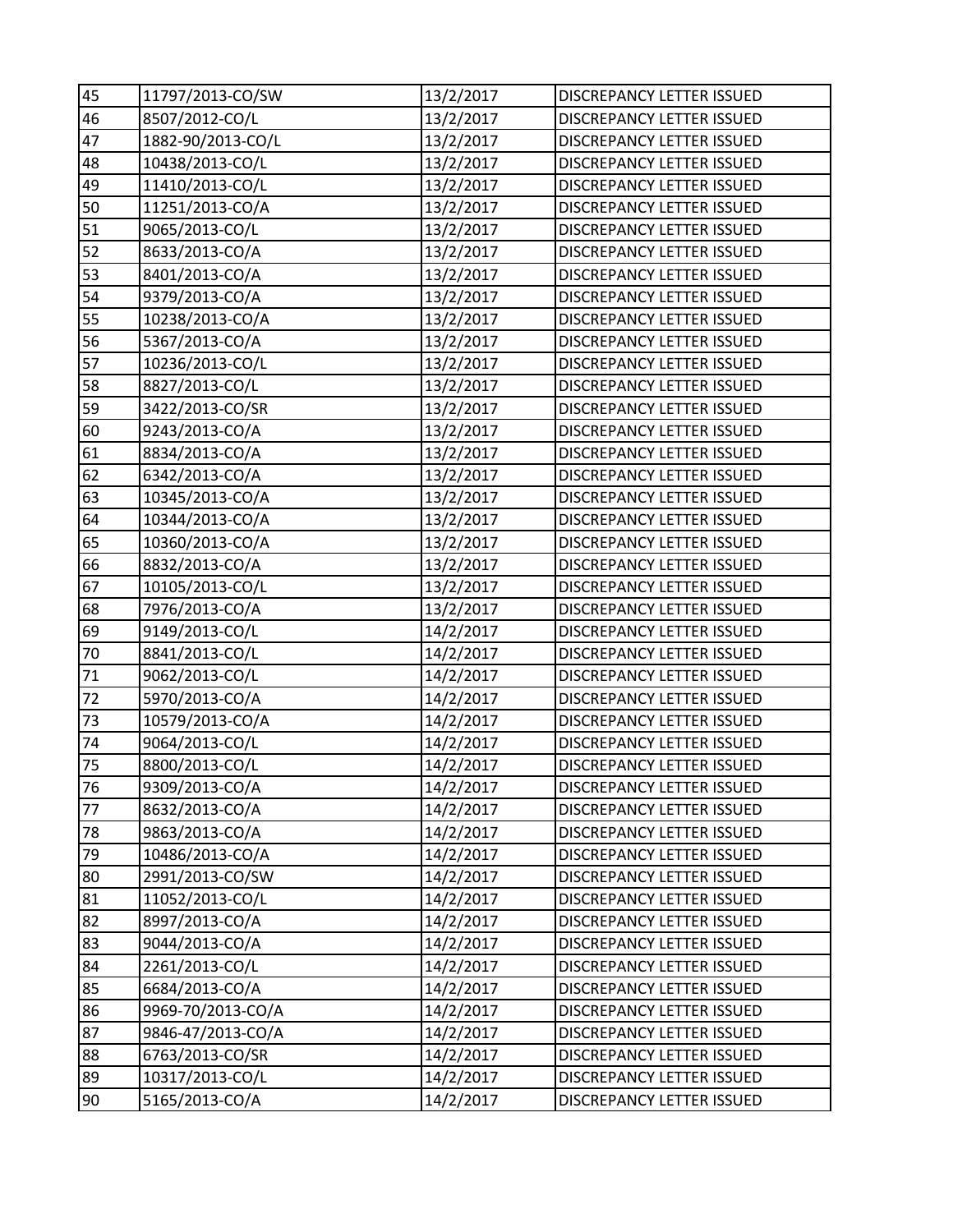| 91  | 10788,10790-91,10793-       | 14/2/2017 | DISCREPANCY LETTER ISSUED        |
|-----|-----------------------------|-----------|----------------------------------|
|     | 94,10796,10820-21/2013-CO/A |           |                                  |
| 92  | 9936/2013-CO/A              | 14/2/2017 | DISCREPANCY LETTER ISSUED        |
| 93  | 9710/2013-CO/A              | 14/2/2017 | DISCREPANCY LETTER ISSUED        |
| 94  | 10479/2013-CO/A             | 14/2/2017 | DISCREPANCY LETTER ISSUED        |
| 95  | 9627/2013-CO/SR             | 14/2/2017 | DISCREPANCY LETTER ISSUED        |
| 96  | 13709/2013-CO/L             | 14/2/2017 | <b>DISCREPANCY LETTER ISSUED</b> |
| 97  | 10/2013-CO/L                | 14/2/2017 | DISCREPANCY LETTER ISSUED        |
| 98  | 3971/2013-CO/L              | 14/2/2017 | DISCREPANCY LETTER ISSUED        |
| 99  | 13769/2013-CO/L             | 14/2/2017 | DISCREPANCY LETTER ISSUED        |
| 100 | 1482/2013-CO/A              | 14/2/2017 | DISCREPANCY LETTER ISSUED        |
| 101 | 2295-2315/2013-CO/L         | 14/2/2017 | DISCREPANCY LETTER ISSUED        |
| 102 | 10239/2013-CO/A             | 14/2/2017 | DISCREPANCY LETTER ISSUED        |
| 103 | 10980/2013-CO/A             | 14/2/2017 | DISCREPANCY LETTER ISSUED        |
| 104 | 10995/2013-CO/L             | 14/2/2017 | <b>DISCREPANCY LETTER ISSUED</b> |
| 105 | 10311/2013-CO/L             | 14/2/2017 | <b>DISCREPANCY LETTER ISSUED</b> |
| 106 | 8773/2013-CO/A              | 14/2/2017 | <b>DISCREPANCY LETTER ISSUED</b> |
| 107 | 5517/2013-CO/L              | 14/2/2017 | DISCREPANCY LETTER ISSUED        |
| 108 | 6620/2012-CO/CF             | 14/2/2017 | DISCREPANCY LETTER ISSUED        |
| 109 | 5320/2013-CO/SW             | 14/2/2017 | <b>DISCREPANCY LETTER ISSUED</b> |
| 110 | 2532/2013-CO/A              | 14/2/2017 | DISCREPANCY LETTER ISSUED        |
| 111 | 4135/2013-CO/L              | 14/2/2017 | DISCREPANCY LETTER ISSUED        |
| 112 | 11950/2013-CO/L             | 14/2/2017 | DISCREPANCY LETTER ISSUED        |
| 113 | 6390/2013-CO/L              | 14/2/2017 | DISCREPANCY LETTER ISSUED        |
| 114 | 8762/2013-CO/L              | 14/2/2017 | DISCREPANCY LETTER ISSUED        |
| 115 | 9592/2013-CO/L              | 14/2/2017 | DISCREPANCY LETTER ISSUED        |
| 116 | 10531/2013-CO/CF            | 14/2/2017 | <b>DISCREPANCY LETTER ISSUED</b> |
| 117 | 8226/2013-CO/A              | 14/2/2017 | <b>DISCREPANCY LETTER ISSUED</b> |
| 118 | 8388/2013-CO/SR             | 14/2/2017 | DISCREPANCY LETTER ISSUED        |
| 119 | 8385/2013-CO/SR             | 14/2/2017 | DISCREPANCY LETTER ISSUED        |
| 120 | 6153/2013-CO/L              | 14/2/2017 | DISCREPANCY LETTER ISSUED        |
| 121 | 10740/2013-CO/A             | 14/2/2017 | DISCREPANCY LETTER ISSUED        |
| 122 | 10739/2013-CO/A             | 14/2/2017 | DISCREPANCY LETTER ISSUED        |
| 123 | 10741/2013-CO/A             | 14/2/2017 | DISCREPANCY LETTER ISSUED        |
| 124 | 11049/2013-CO/L             | 14/2/2017 | DISCREPANCY LETTER ISSUED        |
| 125 | 13651/2013-CO/A             | 14/2/2017 | <b>DISCREPANCY LETTER ISSUED</b> |
| 126 | 260,262/2013-CO/L           | 14/2/2017 | DISCREPANCY LETTER ISSUED        |
| 127 | 10155/2013-CO/A             | 14/2/2017 | DISCREPANCY LETTER ISSUED        |
| 128 | 10156/2013-CO/A             | 14/2/2017 | <b>DISCREPANCY LETTER ISSUED</b> |
| 129 | 10157/2013-CO/A             | 14/2/2017 | DISCREPANCY LETTER ISSUED        |
| 130 | 243-252/2013-CO/A           | 14/2/2017 | DISCREPANCY LETTER ISSUED        |
| 131 | 10115/2013-CO/SW            | 14/2/2017 | DISCREPANCY LETTER ISSUED        |
| 132 | 9709/2013-CO/L              | 14/2/2017 | DISCREPANCY LETTER ISSUED        |
| 133 | 10527/2013-CO/A             | 14/2/2017 | DISCREPANCY LETTER ISSUED        |
| 134 | 10410-416/2013-CO/SR        | 14/2/2017 | DISCREPANCY LETTER ISSUED        |
| 135 | 11997/2013-CO/A             | 14/2/2017 | DISCREPANCY LETTER ISSUED        |
| 136 | 15034/2012-CO/L             | 14/2/2017 | DISCREPANCY LETTER ISSUED        |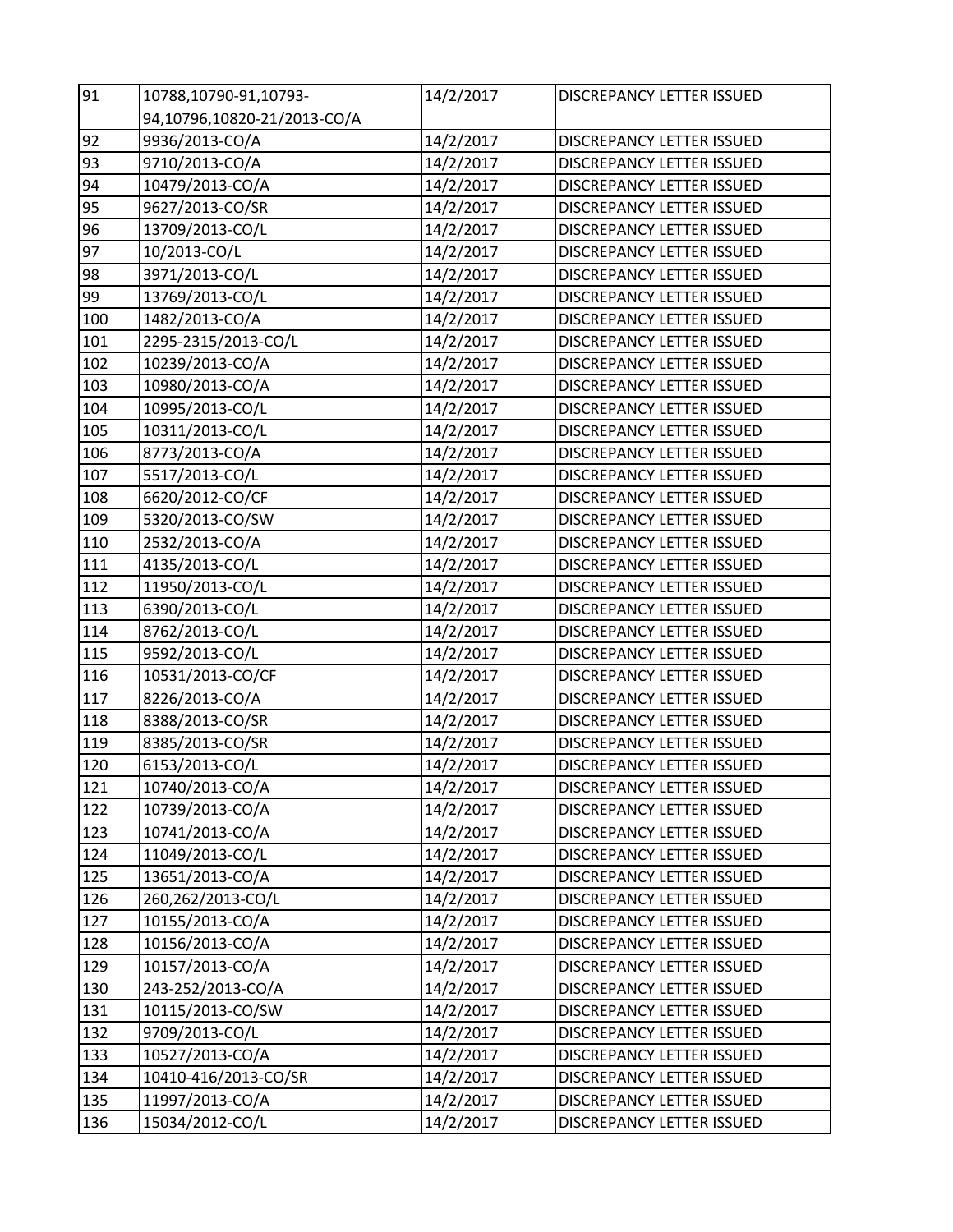| 137 | 13769/2013-CO/L                  | 14/2/2017 | DISCREPANCY LETTER ISSUED        |
|-----|----------------------------------|-----------|----------------------------------|
| 138 | 11229/2013-CO/A                  | 14/2/2017 | DISCREPANCY LETTER ISSUED        |
| 139 | 4353/2013-CO/A                   | 14/2/2017 | DISCREPANCY LETTER ISSUED        |
| 140 | 4364/2013-CO/SR                  | 14/2/2017 | DISCREPANCY LETTER ISSUED        |
| 141 | 11399/2013-CO/L                  | 15/2/2017 | DISCREPANCY LETTER ISSUED        |
| 142 | 8844/2013-CO/SR                  | 15/2/2017 | DISCREPANCY LETTER ISSUED        |
| 143 | 8881/2013-CO/L                   | 15/2/2017 | DISCREPANCY LETTER ISSUED        |
| 144 | 10882/2013-CO/A                  | 15/2/2017 | DISCREPANCY LETTER ISSUED        |
| 145 | 11316/2013-CO/A                  | 15/2/2017 | <b>DISCREPANCY LETTER ISSUED</b> |
| 146 | 10733/2013-CO/A                  | 15/2/2017 | <b>DISCREPANCY LETTER ISSUED</b> |
| 147 | 8839/2013-CO/A                   | 15/2/2017 | DISCREPANCY LETTER ISSUED        |
| 148 | 4360/2013-CO/L                   | 15/2/2017 | DISCREPANCY LETTER ISSUED        |
| 149 | 3698/2013-CO/A                   | 15/2/2017 | DISCREPANCY LETTER ISSUED        |
| 150 | 8863/2013-CO/SR                  | 15/2/2017 | DISCREPANCY LETTER ISSUED        |
| 151 | 233-242/2013-CO/A                | 15/2/2017 | DISCREPANCY LETTER ISSUED        |
| 152 | 10783/2013-CO/A                  | 15/2/2017 | DISCREPANCY LETTER ISSUED        |
| 153 | 11527/2013-CO/L                  | 15/2/2017 | DISCREPANCY LETTER ISSUED        |
| 154 | 11488/2013-CO/A                  | 15/2/2017 | <b>DISCREPANCY LETTER ISSUED</b> |
| 155 | 4799/2013-CO/A                   | 15/2/2017 | DISCREPANCY LETTER ISSUED        |
| 156 | 1178/2013-CO/L                   | 15/2/2017 | DISCREPANCY LETTER ISSUED        |
| 157 | 3673/2013-CO/L                   | 15/2/2017 | DISCREPANCY LETTER ISSUED        |
| 158 | 1031/2013-CO/L                   | 15/2/2017 | DISCREPANCY LETTER ISSUED        |
| 159 | 7590-92/2013-CO/A                | 15/2/2017 | <b>DISCREPANCY LETTER ISSUED</b> |
| 160 | 10149/2013-CO/L                  | 15/2/2017 | DISCREPANCY LETTER ISSUED        |
| 161 | 12011/2013-CO/L                  | 15/2/2017 | <b>DISCREPANCY LETTER ISSUED</b> |
| 162 | 11330/2013-CO/A                  | 15/2/2017 | DISCREPANCY LETTER ISSUED        |
| 163 | 11445/2013-CO/A                  | 15/2/2017 | DISCREPANCY LETTER ISSUED        |
| 164 | 10326/2013-CO/SW                 | 15/2/2017 | DISCREPANCY LETTER ISSUED        |
| 165 | 2597/2013-CO/L                   | 15/2/2017 | DISCREPANCY LETTER ISSUED        |
| 166 | 10777-81/2013-CO/L               | 15/2/2017 | <b>DISCREPANCY LETTER ISSUED</b> |
| 167 | 15761/2012-CO/CF                 | 15/2/2017 | <b>DISCREPANCY LETTER ISSUED</b> |
| 168 | 16189/2013-CO/A                  | 15/2/2017 | DISCREPANCY LETTER ISSUED        |
| 169 | 13323/2012-CO/A                  | 15/2/2017 | DISCREPANCY LETTER ISSUED        |
| 170 | 382(9635)/2012-CO/L              | 15/2/2017 | DISCREPANCY LETTER ISSUED        |
| 171 | 15832-37/2013-CO/SW              | 15/2/2017 | DISCREPANCY LETTER ISSUED        |
| 172 | 1516/2013-CO/L                   | 15/2/2017 | DISCREPANCY LETTER ISSUED        |
| 173 | 15176/2013-CO/A                  | 15/2/2017 | DISCREPANCY LETTER ISSUED        |
| 174 | 13769/2012-CO/A                  | 15/2/2017 | DISCREPANCY LETTER ISSUED        |
| 175 | 3464-69,3499,3504,3524/2013-CO/A | 15/2/2017 | <b>DISCREPANCY LETTER ISSUED</b> |
| 176 | 9184/2013-CO/A                   | 15/2/2017 | DISCREPANCY LETTER ISSUED        |
| 177 | 11428-29/2013-CO/L               | 15/2/2017 | DISCREPANCY LETTER ISSUED        |
| 178 | 6720,6722,6729-30/2013-CO/L      | 15/2/2017 | DISCREPANCY LETTER ISSUED        |
| 179 | 10233/2013-CO/CF                 | 15/2/2017 | DISCREPANCY LETTER ISSUED        |
| 180 | 1121/2013-CO/L                   | 15/2/2017 | DISCREPANCY LETTER ISSUED        |
| 181 | 1603/2013-CO/L                   | 15/2/2017 | DISCREPANCY LETTER ISSUED        |
| 182 | 3618/2013-CO/SR                  | 15/2/2017 | DISCREPANCY LETTER ISSUED        |
| 183 | 107-108/2013-CO/A                | 15/2/2017 | DISCREPANCY LETTER ISSUED        |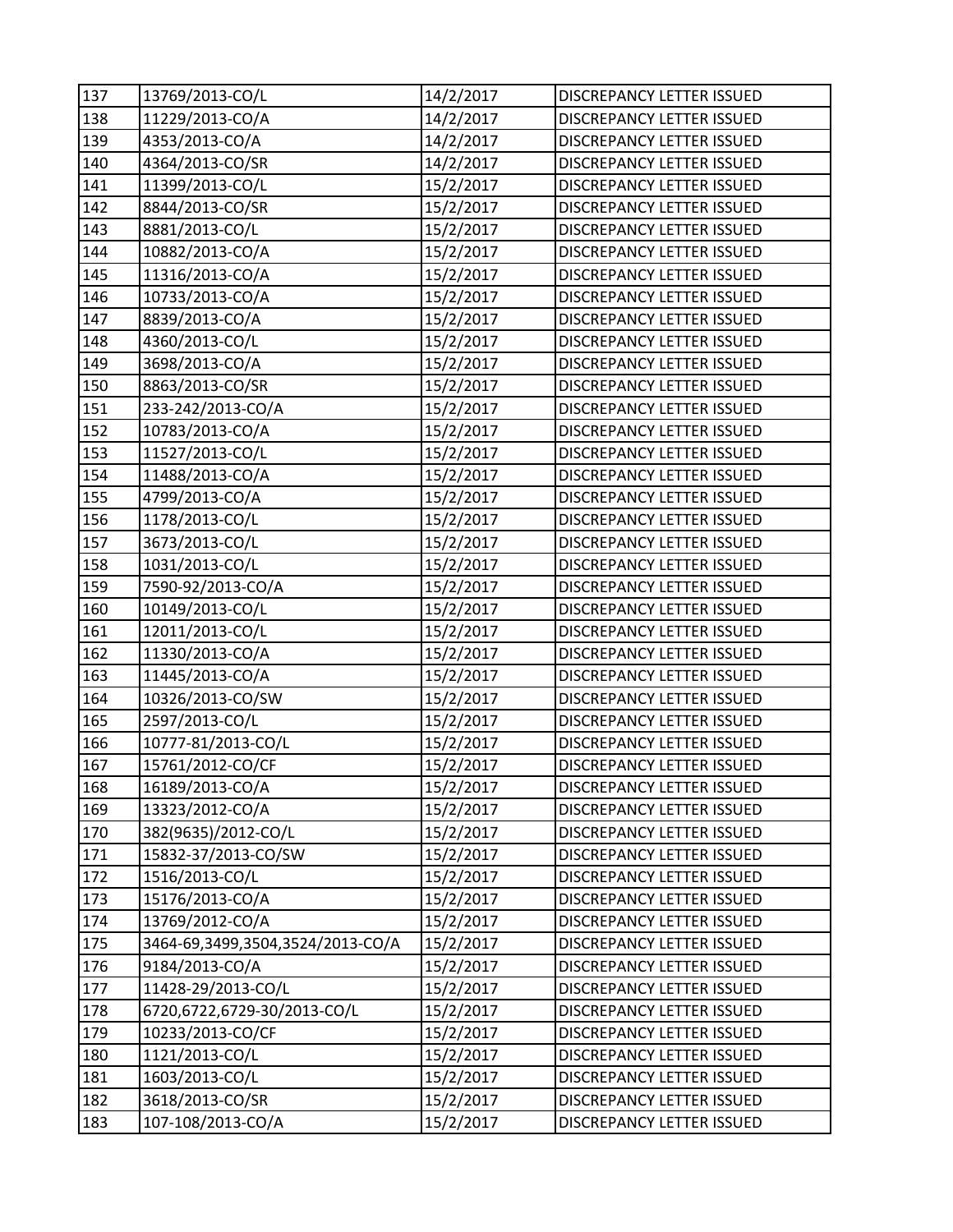| 184 | 5319/2013-CO/A        | 15/2/2017 | DISCREPANCY LETTER ISSUED        |
|-----|-----------------------|-----------|----------------------------------|
| 185 | 4660-61/2013-CO/A     | 15/2/2017 | DISCREPANCY LETTER ISSUED        |
| 186 | 13804/2010-CO/L       | 15/2/2017 | DISCREPANCY LETTER ISSUED        |
| 187 | 9863/2010-CO/A        | 15/2/2017 | DISCREPANCY LETTER ISSUED        |
| 188 | 93307/2010-CO/CF      | 15/2/2017 | DISCREPANCY LETTER ISSUED        |
| 189 | 5443/2013-CO/SR       | 15/2/2017 | DISCREPANCY LETTER ISSUED        |
| 190 | 6751/2013-CO/A        | 15/2/2017 | <b>DISCREPANCY LETTER ISSUED</b> |
| 191 | 6702/2013-CO/A        | 15/2/2017 | DISCREPANCY LETTER ISSUED        |
| 192 | 6621-22/2013-CO/CF    | 15/2/2017 | <b>DISCREPANCY LETTER ISSUED</b> |
| 193 | 4186/2013-CO/L        | 15/2/2017 | <b>DISCREPANCY LETTER ISSUED</b> |
| 194 | 436/2010-CO/L         | 15/2/2017 | DISCREPANCY LETTER ISSUED        |
| 195 | 10622/2010-CO/L       | 15/2/2017 | DISCREPANCY LETTER ISSUED        |
| 196 | 14139/2010-CO/L       | 15/2/2017 | DISCREPANCY LETTER ISSUED        |
| 197 | 9471/2010-CO/CF       | 15/2/2017 | <b>DISCREPANCY LETTER ISSUED</b> |
| 198 | 10089/2010-CO/CF      | 15/2/2017 | <b>DISCREPANCY LETTER ISSUED</b> |
| 199 | 8824-25/2012-CO/A     | 15/2/2017 | DISCREPANCY LETTER ISSUED        |
| 200 | 601-603/2013-CO/A     | 15/2/2017 | DISCREPANCY LETTER ISSUED        |
| 201 | 9353/2013-CO/L        | 15/2/2017 | DISCREPANCY LETTER ISSUED        |
| 202 | 2252-54/2013-CO/CF    | 15/2/2017 | DISCREPANCY LETTER ISSUED        |
| 203 | 1165/2013-CO/A        | 15/2/2017 | DISCREPANCY LETTER ISSUED        |
| 204 | 10775/2013-CO/SW      | 15/2/2017 | DISCREPANCY LETTER ISSUED        |
| 205 | 10776/2013-CO/L       | 15/2/2017 | DISCREPANCY LETTER ISSUED        |
| 206 | 9829/2013-CO/L        | 15/2/2017 | <b>DISCREPANCY LETTER ISSUED</b> |
| 207 | 5363-65/2013-CO/A     | 15/2/2017 | DISCREPANCY LETTER ISSUED        |
| 208 | 13115/2013-CO/A       | 15/2/2017 | <b>DISCREPANCY LETTER ISSUED</b> |
| 209 | 9053/2013-CO/L        | 15/2/2017 | <b>DISCREPANCY LETTER ISSUED</b> |
| 210 | 6681/2013-CO/A        | 15/2/2017 | DISCREPANCY LETTER ISSUED        |
| 211 | 8794-99/2013-CO/SR    | 15/2/2017 | DISCREPANCY LETTER ISSUED        |
| 212 | 8801/2013-CO/L        | 15/2/2017 | DISCREPANCY LETTER ISSUED        |
| 213 | 4458-59/2013-CO/SR/CF | 15/2/2017 | DISCREPANCY LETTER ISSUED        |
| 214 | 3456/2013-CO/A        | 15/2/2017 | DISCREPANCY LETTER ISSUED        |
| 215 | 8447/2013-CO/L        | 15/2/2017 | DISCREPANCY LETTER ISSUED        |
| 216 | 5453/2013-CO/L        | 15/2/2017 | DISCREPANCY LETTER ISSUED        |
| 217 | 13653/2013-CO/A       | 15/2/2017 | DISCREPANCY LETTER ISSUED        |
| 218 | 9063/2013-CO/L        | 15/2/2017 | DISCREPANCY LETTER ISSUED        |
| 219 | 9875/2013-CO/L        | 15/2/2017 | DISCREPANCY LETTER ISSUED        |
| 220 | 4076-84/2013-CO/L     | 15/2/2017 | DISCREPANCY LETTER ISSUED        |
| 221 | 22-23/2013-CO/A       | 15/2/2017 | DISCREPANCY LETTER ISSUED        |
| 222 | 3624/2013-CO/A        | 15/2/2017 | DISCREPANCY LETTER ISSUED        |
| 223 | 4147/2013-CO/L        | 15/2/2017 | DISCREPANCY LETTER ISSUED        |
| 224 | 11050/2013-CO/SR      | 15/2/2017 | DISCREPANCY LETTER ISSUED        |
| 225 | 9960/2013-CO/A        | 15/2/2017 | DISCREPANCY LETTER ISSUED        |
| 226 | 8788/2013-CO/A        | 15/2/2017 | DISCREPANCY LETTER ISSUED        |
| 227 | 2992/2013-CO/SW       | 15/2/2017 | DISCREPANCY LETTER ISSUED        |
| 228 | 4588/2013-CO/L        | 15/2/2017 | DISCREPANCY LETTER ISSUED        |
| 229 | 21/2013-CO/SR         | 15/2/2017 | DISCREPANCY LETTER ISSUED        |
| 230 | 4233/2013-CO/L        | 15/2/2017 | DISCREPANCY LETTER ISSUED        |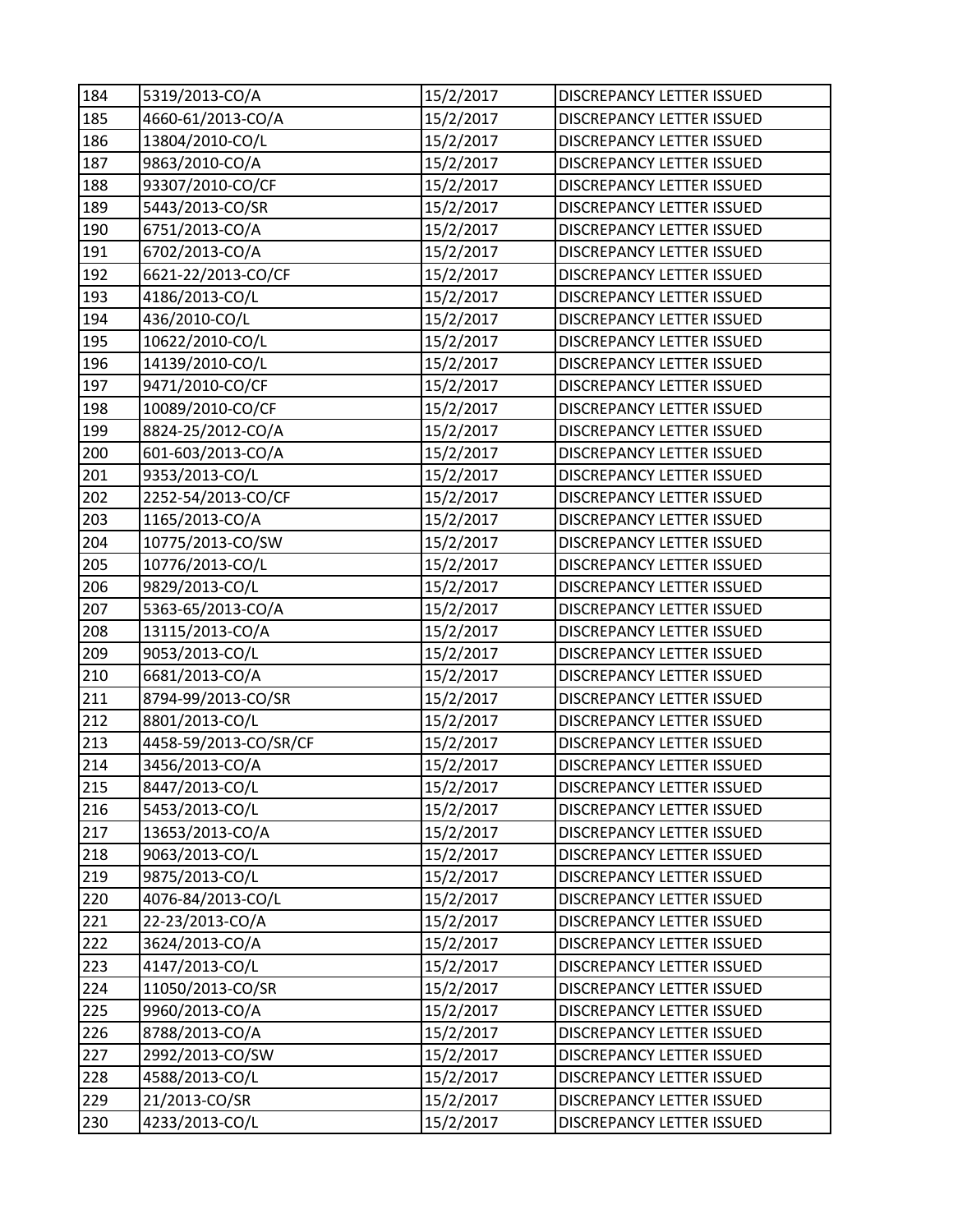| 231 | 10520-21/2013-CO/A           | 15/2/2017 | DISCREPANCY LETTER ISSUED        |
|-----|------------------------------|-----------|----------------------------------|
| 232 | 7271-74/2013-CO/SR           | 15/2/2017 | DISCREPANCY LETTER ISSUED        |
| 233 | 3131A&B/2013-CO/A            | 15/2/2017 | DISCREPANCY LETTER ISSUED        |
| 234 | 9668/2013-CO/A               | 16/2/2017 | DISCREPANCY LETTER ISSUED        |
| 235 | 10222/2013-CO/L              | 16/2/2017 | DISCREPANCY LETTER ISSUED        |
| 236 | 5983/2013-CO/A               | 16/2/2017 | DISCREPANCY LETTER ISSUED        |
| 237 | 2044/2013-CO/A               | 16/2/2017 | DISCREPANCY LETTER ISSUED        |
| 238 | 2045/2013-CO/A               | 16/2/2017 | DISCREPANCY LETTER ISSUED        |
| 239 | 5533/2013-CO/A               | 16/2/2017 | DISCREPANCY LETTER ISSUED        |
| 240 | 9772-75/2013--CO/SR          | 16/2/2017 | <b>DISCREPANCY LETTER ISSUED</b> |
| 241 | 5315/2013-CO/SR              | 16/2/2017 | DISCREPANCY LETTER ISSUED        |
| 242 | 2535/2013-CO/SR              | 16/2/2017 | DISCREPANCY LETTER ISSUED        |
| 243 | 2724-29/2013-CO/L            | 16/2/2017 | DISCREPANCY LETTER ISSUED        |
| 244 | 11503/2013-CO/SR             | 16/2/2017 | DISCREPANCY LETTER ISSUED        |
| 245 | 11300/2013-CO/A              | 16/2/2017 | DISCREPANCY LETTER ISSUED        |
| 246 | 10224/2013-CO/A              | 16/2/2017 | DISCREPANCY LETTER ISSUED        |
| 247 | 10738/20136-CO/A             | 16/2/2017 | DISCREPANCY LETTER ISSUED        |
| 248 | 5573/2013-CO/A               | 16/2/2017 | DISCREPANCY LETTER ISSUED        |
| 249 | 8304/2013-CO/SR              | 16/2/2017 | <b>DISCREPANCY LETTER ISSUED</b> |
| 250 | 4354/2013-CO/A               | 16/2/2017 | DISCREPANCY LETTER ISSUED        |
| 251 | 9752/2013-CO/A               | 16/2/2017 | <b>DISCREPANCY LETTER ISSUED</b> |
| 252 | 10346/2013-CO/L              | 16/2/2017 | DISCREPANCY LETTER ISSUED        |
| 253 | 2134/2013-CO/L               | 16/2/2017 | <b>DISCREPANCY LETTER ISSUED</b> |
| 254 | 4917/2013-CO/L               | 16/2/2017 | DISCREPANCY LETTER ISSUED        |
| 255 | 7927-37/2013-CO/SR           | 16/2/2017 | DISCREPANCY LETTER ISSUED        |
| 256 | 8953/2010-CO/SR              | 16/2/2017 | DISCREPANCY LETTER ISSUED        |
| 257 | 7227/2013-CO/L               | 16/2/2017 | DISCREPANCY LETTER ISSUED        |
| 258 | 969-71/2010-CO/L             | 16/2/2017 | DISCREPANCY LETTER ISSUED        |
| 259 | 7102-05/2013-CO/L            | 16/2/2017 | DISCREPANCY LETTER ISSUED        |
| 260 | 5020-23/2013-CO/A            | 16/2/2017 | DISCREPANCY LETTER ISSUED        |
| 261 | 10104/2013-CO/SR             | 16/2/2017 | DISCREPANCY LETTER ISSUED        |
| 262 | 3384/2013-CO/L               | 16/2/2017 | DISCREPANCY LETTER ISSUED        |
| 263 | 82/2013-CO/L                 | 16/2/2017 | DISCREPANCY LETTER ISSUED        |
| 264 | 6948/2013-CO/L               | 16/2/2017 | DISCREPANCY LETTER ISSUED        |
| 265 | 6295/2013-CO/L               | 16/2/2017 | DISCREPANCY LETTER ISSUED        |
| 266 | 3660/2013-CO/L               | 16/2/2017 | DISCREPANCY LETTER ISSUED        |
| 267 | 10460-62,69,73,74/2013-CO/SW | 16/2/2017 | DISCREPANCY LETTER ISSUED        |
| 268 | 5746-48/2013-CO/A            | 16/2/2017 | DISCREPANCY LETTER ISSUED        |
| 269 | 2823/2013-CO/SW              | 16/2/2017 | DISCREPANCY LETTER ISSUED        |
| 270 | 6580/2013-CO/A               | 16/2/2017 | DISCREPANCY LETTER ISSUED        |
| 271 | 5028/2013-CO/L               | 16/2/2017 | DISCREPANCY LETTER ISSUED        |
| 272 | 6199/2013-CO/A               | 16/2/2017 | DISCREPANCY LETTER ISSUED        |
| 273 | 4679/2013-CO/A               | 16/2/2017 | DISCREPANCY LETTER ISSUED        |
| 274 | 9667/2013-CO/A               | 16/2/2017 | DISCREPANCY LETTER ISSUED        |
| 275 | 6118-6120/2013-CO/L          | 16/2/2017 | DISCREPANCY LETTER ISSUED        |
| 276 | 9666/2013-CO/A               | 16/2/2017 | DISCREPANCY LETTER ISSUED        |
| 277 | 2073-75/2013-CO/L            | 16/2/2017 | DISCREPANCY LETTER ISSUED        |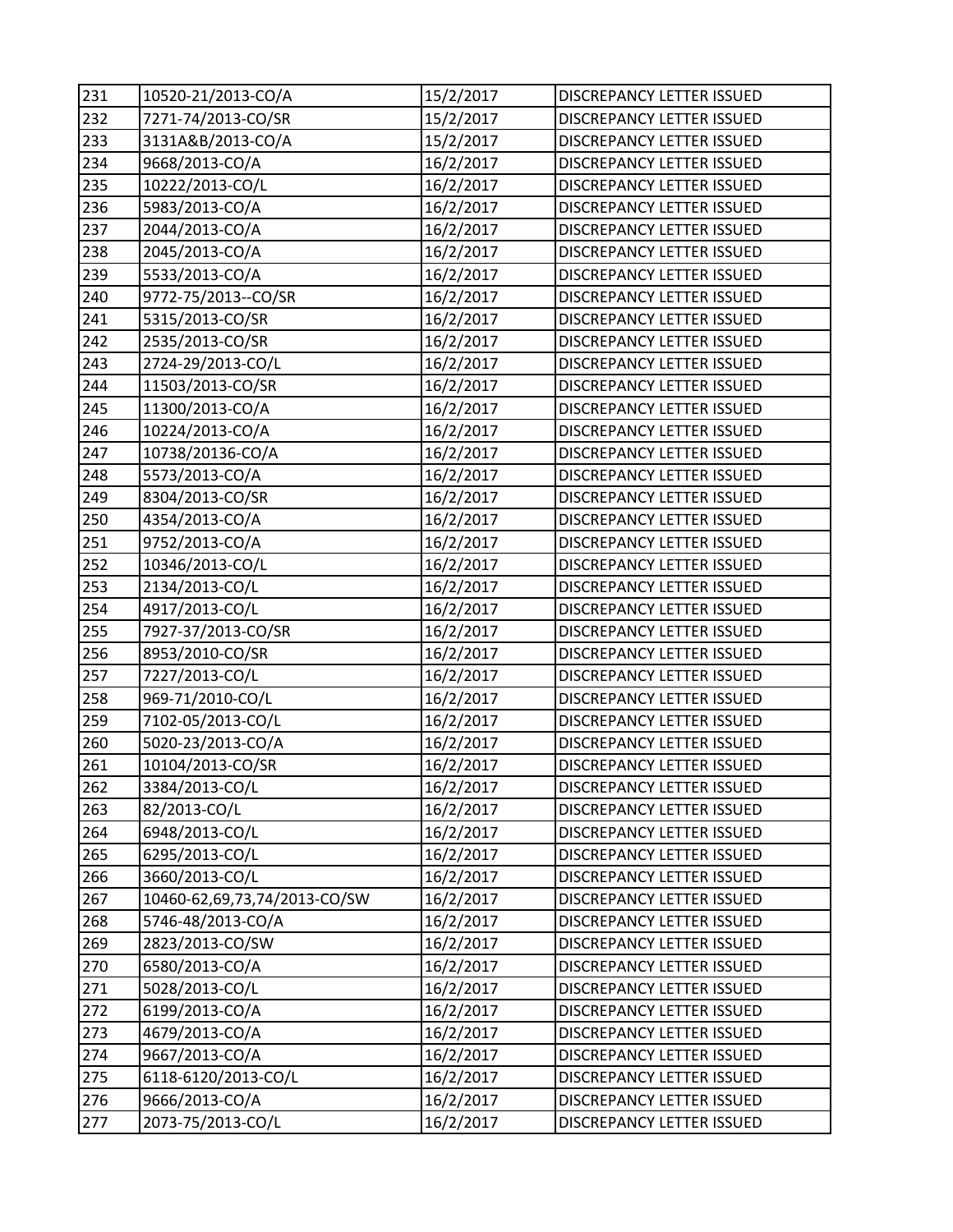| 278 | 10325/2013-CO/L                           | 16/2/2017 | DISCREPANCY LETTER ISSUED        |
|-----|-------------------------------------------|-----------|----------------------------------|
| 279 | 9588/2013-CO/A                            | 16/2/2017 | DISCREPANCY LETTER ISSUED        |
| 280 | 6757/2013-CO/L                            | 16/2/2017 | DISCREPANCY LETTER ISSUED        |
| 281 | 9989/2013-CO/SW                           | 16/2/2017 | DISCREPANCY LETTER ISSUED        |
| 282 | 9979/2013-CO/A                            | 16/2/2017 | DISCREPANCY LETTER ISSUED        |
| 283 | 7905/2013-CO/F                            | 16/2/2017 | DISCREPANCY LETTER ISSUED        |
| 284 | 10187/2009-CO/CF                          | 16/2/2017 | DISCREPANCY LETTER ISSUED        |
| 285 | 3510-11/2013-CO/A                         | 16/2/2017 | DISCREPANCY LETTER ISSUED        |
| 286 | 2898/2013-CO/A                            | 16/2/2017 | DISCREPANCY LETTER ISSUED        |
| 287 | 10101/2013-CO/SW                          | 16/2/2017 | <b>DISCREPANCY LETTER ISSUED</b> |
| 288 | 2236,38/2013-CO/SR                        | 16/2/2017 | DISCREPANCY LETTER ISSUED        |
| 289 | 10498-500/2013-CO/A                       | 16/2/2017 | DISCREPANCY LETTER ISSUED        |
| 290 | 6701/2013-CO/A                            | 16/2/2017 | DISCREPANCY LETTER ISSUED        |
| 291 | 3430/2013-CO/L                            | 17/2/2017 | DISCREPANCY LETTER ISSUED        |
| 292 | 5087-90,5097-99/2013-CO/A                 | 17/2/2017 | DISCREPANCY LETTER ISSUED        |
| 293 | 9917/2013-CO/L                            | 17/2/2017 | DISCREPANCY LETTER ISSUED        |
| 294 | 9658/2013-CO/L                            | 17/2/2017 | DISCREPANCY LETTER ISSUED        |
| 295 | 1780/2013-CO/L                            | 17/2/2017 | DISCREPANCY LETTER ISSUED        |
| 296 | 17567/2013-CO/CF                          | 17/2/2017 | DISCREPANCY LETTER ISSUED        |
| 297 | 3030/2013-CO/A                            | 17/2/2017 | DISCREPANCY LETTER ISSUED        |
| 298 | 5797-99/2011-CO/A                         | 17/2/2017 | DISCREPANCY LETTER ISSUED        |
| 299 | 1086-87/2013-CO/L                         | 17/2/2017 | DISCREPANCY LETTER ISSUED        |
| 300 | 5836/2013-CO/A                            | 17/2/2017 | DISCREPANCY LETTER ISSUED        |
| 301 | 494-96/2013-CO/L                          | 17/2/2017 | DISCREPANCY LETTER ISSUED        |
| 302 | 11945/2013-CO/SR                          | 17/2/2017 | DISCREPANCY LETTER ISSUED        |
| 303 | 11944/2013-CO/SR                          | 17/2/2017 | DISCREPANCY LETTER ISSUED        |
| 304 | 11942/2013-CO/SR                          | 17/2/2017 | <b>DISCREPANCY LETTER ISSUED</b> |
| 305 | 7953/2013-CO/L                            | 17/2/2017 | DISCREPANCY LETTER ISSUED        |
| 306 | 10717/2013-CO/A                           | 17/2/2017 | DISCREPANCY LETTER ISSUED        |
| 307 | 5544-53/2013-CO/SR                        | 17/2/2017 | <b>DISCREPANCY LETTER ISSUED</b> |
| 308 | 1172/2013-CO/SR                           | 17/2/2017 | DISCREPANCY LETTER ISSUED        |
| 309 | 6604/2013-CO/L                            | 17/2/2017 | DISCREPANCY LETTER ISSUED        |
| 310 | 2127/2012-CO/A                            | 17/2/2017 | DISCREPANCY LETTER ISSUED        |
| 311 | 9670/2012-CO/A                            | 17/2/2017 | DISCREPANCY LETTER ISSUED        |
| 312 | 10674-77/2012-CO/A                        | 17/2/2017 | <b>DISCREPANCY LETTER ISSUED</b> |
| 313 | 14179/2012-CO/L                           | 17/2/2017 | DISCREPANCY LETTER ISSUED        |
| 314 | 4574-77/2012-CO/SR                        | 17/2/2017 | <b>DISCREPANCY LETTER ISSUED</b> |
| 315 | 9352/2012-CO/L                            | 17/2/2017 | DISCREPANCY LETTER ISSUED        |
| 316 | 2816/2011-CO/CF                           | 17/2/2017 | DISCREPANCY LETTER ISSUED        |
| 317 | 1911,1912,1913, 1914/2013-CO/L            | 22/2/2017 | DISCREPANCY LETTER ISSUED        |
| 318 | 13215-13224/2013-CO/L                     | 22/2/2017 | DISCREPANCY LETTER ISSUED        |
| 319 | 28366/2013-CO/SW                          | 22/2/2017 | DISCREPANCY LETTER ISSUED        |
| 320 | 9852/2013-CO/A                            | 22/2/2017 | DISCREPANCY LETTER ISSUED        |
| 321 | 13279-13288/2013-CO/L                     | 22/2/2017 | DISCREPANCY LETTER ISSUED        |
| 322 | 741-750,769-751,777,779,797/2013-<br>CO/L | 22/2/2017 | DISCREPANCY LETTER ISSUED        |
| 323 | 3181/2013-COSW                            | 22/2/2017 | DISCREPANCY LETTER ISSUED        |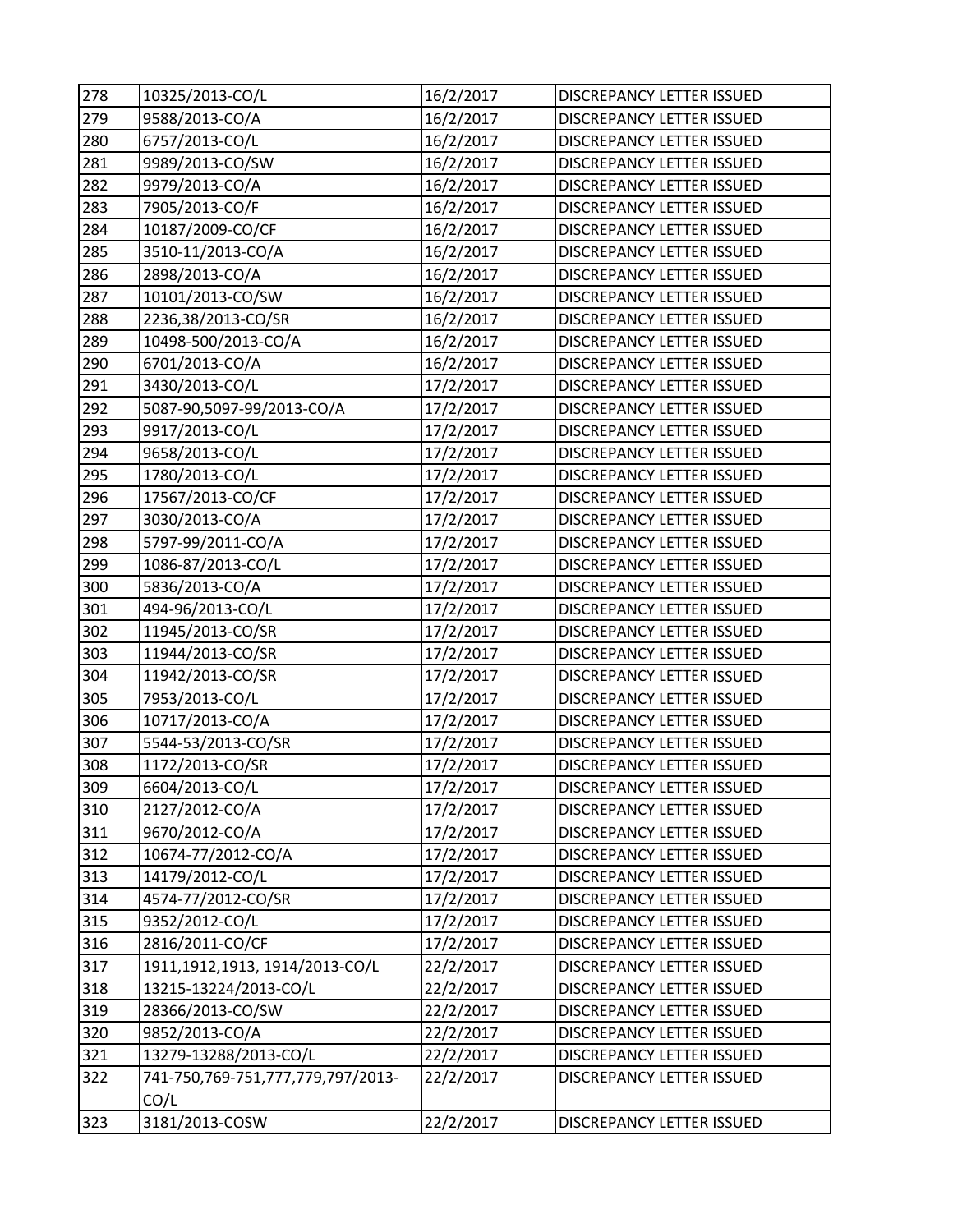| 324 | 4914/2013-CO/L                | 22/2/2017 | <b>DISCREPANCY LETTER ISSUED</b> |
|-----|-------------------------------|-----------|----------------------------------|
| 325 | 13259/2013-CO/SR              | 22/2/2017 | DISCREPANCY LETTER ISSUED        |
| 326 | 10186-10187/2013-CO/SR        | 22/2/2017 | DISCREPANCY LETTER ISSUED        |
| 327 | 9564/2013-CO/L                | 22/2/2017 | DISCREPANCY LETTER ISSUED        |
| 328 | 8643/2013-CO/SW               | 22/2/2017 | <b>DISCREPANCY LETTER ISSUED</b> |
| 329 | 1510/2013-CO/A                | 22/2/2017 | <b>DISCREPANCY LETTER ISSUED</b> |
| 330 | 1786-1787/2013-CO/A           | 22/2/2017 | <b>DISCREPANCY LETTER ISSUED</b> |
| 331 | 5951/2013-CO/L                | 22/2/2017 | <b>DISCREPANCY LETTER ISSUED</b> |
| 332 | 2028/2013-CO/A                | 22/2/2017 | DISCREPANCY LETTER ISSUED        |
| 333 | 13193/2013-CO/SW              | 22/2/2017 | <b>DISCREPANCY LETTER ISSUED</b> |
| 334 | 13470/2013-CO/L               | 22/2/2017 | DISCREPANCY LETTER ISSUED        |
| 335 | 13275/2013-CO/A               | 22/2/2017 | DISCREPANCY LETTER ISSUED        |
| 336 | 10113/2013-CO/A               | 22/2/2017 | DISCREPANCY LETTER ISSUED        |
| 337 | 7969/2013-CO/SW               | 22/2/2017 | <b>DISCREPANCY LETTER ISSUED</b> |
| 338 | 2127/2012-CO/A                | 22/2/2017 | <b>DISCREPANCY LETTER ISSUED</b> |
| 339 | 9352/2012-CO/L                | 22/2/2017 | DISCREPANCY LETTER ISSUED        |
| 340 | 11561-11566/2013-CO/SR        | 22/2/2017 | <b>DISCREPANCY LETTER ISSUED</b> |
| 341 | 404-4043,4086-4087/2012-CO/SR | 22/2/2017 | <b>DISCREPANCY LETTER ISSUED</b> |
| 342 | 6216/2013-CO/SW               | 22/2/2017 | <b>DISCREPANCY LETTER ISSUED</b> |
| 343 | 11941-11949/2013-CO/SR        | 22/2/2017 | DISCREPANCY LETTER ISSUED        |
| 344 | 10138/2013-CO/SR              | 22/2/2017 | DISCREPANCY LETTER ISSUED        |
| 345 | 14179/2012-CO/L               | 22/2/2017 | DISCREPANCY LETTER ISSUED        |
| 346 | 10674-10677/2012-CO/A         | 22/2/2017 | <b>DISCREPANCY LETTER ISSUED</b> |
| 347 | 9670/2012-CO/A                | 22/2/2017 | DISCREPANCY LETTER ISSUED        |
| 348 | 1074/2012-CO/L                | 22/2/2017 | <b>DISCREPANCY LETTER ISSUED</b> |
| 349 | 10749/2012-CO/SW              | 22/2/2017 | DISCREPANCY LETTER ISSUED        |
| 350 | 4574-4577/2012-CO/CR          | 22/2/2017 | DISCREPANCY LETTER ISSUED        |
| 351 | 11946/2013-CO/SR              | 22/2/2017 | DISCREPANCY LETTER ISSUED        |
| 352 | 11948/2013-CO/SR              | 22/2/2017 | DISCREPANCY LETTER ISSUED        |
| 353 | 797-806/2013-CO/L             | 22/2/2017 | <b>DISCREPANCY LETTER ISSUED</b> |
| 354 | 11947/2013-CO/SR              | 22/2/2017 | DISCREPANCY LETTER ISSUED        |
| 355 | 11949/2013-CO/SR              | 22/2/2017 | DISCREPANCY LETTER ISSUED        |
| 356 | 5982/2013-CO/A                | 22/2/2017 | DISCREPANCY LETTER ISSUED        |
| 357 | 4626,4627,4629/2013-CO/A/SW   | 22/2/2017 | DISCREPANCY LETTER ISSUED        |
| 358 | 10232/2013-CO/A               | 22/2/2017 | DISCREPANCY LETTER ISSUED        |
| 359 | 1134/2013-CO/L                | 22/2/2017 | DISCREPANCY LETTER ISSUED        |
| 360 | 15767/2012-CO/L               | 22/2/2017 | DISCREPANCY LETTER ISSUED        |
| 361 | 2732/2013-CO/SR               | 22/2/2017 | DISCREPANCY LETTER ISSUED        |
| 362 | 1929/2013-CO/SW               | 22/2/2017 | DISCREPANCY LETTER ISSUED        |
| 363 | 7213/2013-CO/A                | 22/2/2017 | DISCREPANCY LETTER ISSUED        |
| 364 | 4398/2013-CO/L                | 22/2/2017 | DISCREPANCY LETTER ISSUED        |
| 365 | 3454/2013-CO/SW               | 22/2/2017 | DISCREPANCY LETTER ISSUED        |
| 366 | 5580-5582/2013-CO/L           | 22/2/2017 | DISCREPANCY LETTER ISSUED        |
| 367 | 4517/2013-CO/L                | 22/2/2017 | DISCREPANCY LETTER ISSUED        |
| 368 | 9620/2013-CO/A                | 22/2/2017 | DISCREPANCY LETTER ISSUED        |
| 369 | 7215/2012-CO/A                | 27/2/2017 | DISCREPANCY LETTER ISSUED        |
| 370 | 34758,60,61,64,65/2013-CO/SR  | 27/2/2017 | DISCREPANCY LETTER ISSUED        |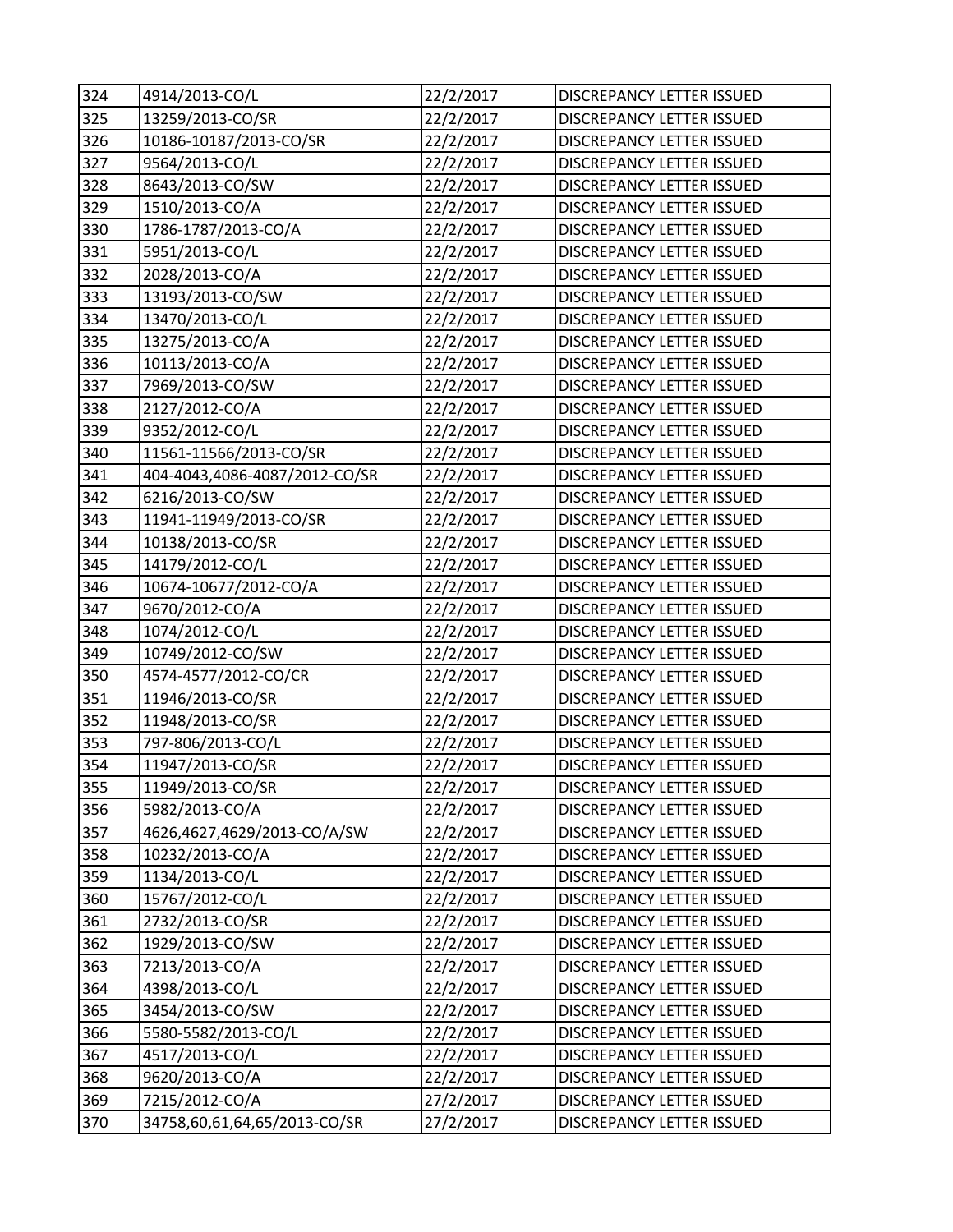| 371 | 5451/2013-CO/A                | 27/2/2017 | DISCREPANCY LETTER ISSUED        |
|-----|-------------------------------|-----------|----------------------------------|
| 372 | 5442/2013-CO/L                | 27/2/2017 | DISCREPANCY LETTER ISSUED        |
| 373 | 6368/2013-CO/SW               | 27/2/2017 | DISCREPANCY LETTER ISSUED        |
| 374 | 8253/2013-CO/L                | 27/2/2017 | DISCREPANCY LETTER ISSUED        |
| 375 | 7075/2013-CO/SR               | 27/2/2017 | DISCREPANCY LETTER ISSUED        |
| 376 | 7938-43/2013-CO/SR            | 27/2/2017 | <b>DISCREPANCY LETTER ISSUED</b> |
| 377 | 6671/2013-CO/A                | 27/2/2017 | <b>DISCREPANCY LETTER ISSUED</b> |
| 378 | 4326-27/2013-CO/A             | 27/2/2017 | <b>DISCREPANCY LETTER ISSUED</b> |
| 379 | 7844/2013-CO/SR               | 27/2/2017 | <b>DISCREPANCY LETTER ISSUED</b> |
| 380 | 4298/2013-CO/A                | 27/2/2017 | DISCREPANCY LETTER ISSUED        |
| 381 | 7790/2013-CO/A                | 27/2/2017 | DISCREPANCY LETTER ISSUED        |
| 382 | 7666/2013-CO/A                | 27/2/2017 | DISCREPANCY LETTER ISSUED        |
| 383 | 7629/2013-CO/A                | 27/2/2017 | DISCREPANCY LETTER ISSUED        |
| 384 | 7832/2013-CO/SW               | 27/2/2017 | <b>DISCREPANCY LETTER ISSUED</b> |
| 385 | 7228-30/2013-CO/A             | 27/2/2017 | DISCREPANCY LETTER ISSUED        |
| 386 | 6752,54,53/2013-CO/A          | 27/2/2017 | DISCREPANCY LETTER ISSUED        |
| 387 | 7581/2013-CO/L                | 27/2/2017 | DISCREPANCY LETTER ISSUED        |
| 388 | 7191/2013-CO/A                | 27/2/2017 | DISCREPANCY LETTER ISSUED        |
| 389 | 2966/2013-CO/A                | 27/2/2017 | DISCREPANCY LETTER ISSUED        |
| 390 | 457,58,61,63/2013-CO/L        | 27/2/2017 | <b>DISCREPANCY LETTER ISSUED</b> |
| 391 | 7781/2013-CO/SO               | 27/2/2017 | DISCREPANCY LETTER ISSUED        |
| 392 | 13768/2013-CO/L               | 27/2/2017 | DISCREPANCY LETTER ISSUED        |
| 393 | 12071/2013-CO/L               | 27/2/2017 | <b>DISCREPANCY LETTER ISSUED</b> |
| 394 | 13145/2013-CO/L               | 27/2/2017 | DISCREPANCY LETTER ISSUED        |
| 395 | 11144/2013-CO/SR              | 27/2/2017 | DISCREPANCY LETTER ISSUED        |
| 396 | 11840/2013-CO/L               | 27/2/2017 | <b>DISCREPANCY LETTER ISSUED</b> |
| 397 | 2363/2013-CO/SR               | 27/2/2017 | DISCREPANCY LETTER ISSUED        |
| 398 | 13147/2013-CO/SR              | 27/2/2017 | DISCREPANCY LETTER ISSUED        |
| 399 | 8886-90/2013-CO/SR            | 28/2/2017 | DISCREPANCY LETTER ISSUED        |
| 400 | 9923/2013-CO/A                | 28/2/2017 | DISCREPANCY LETTER ISSUED        |
| 401 | 9827/2013-CO/L                | 28/2/2017 | DISCREPANCY LETTER ISSUED        |
| 402 | 10158/2013-CO/L               | 28/2/2017 | DISCREPANCY LETTER ISSUED        |
| 403 | 11674/2013-CO/L               | 28/2/2017 | DISCREPANCY LETTER ISSUED        |
| 404 | 657,661,662,665,687/2013-CO/L | 28/2/2017 | DISCREPANCY LETTER ISSUED        |
| 405 | 5357/2013-CO/A                | 28/2/2017 | DISCREPANCY LETTER ISSUED        |
| 406 | 3699/2013-CO/A                | 28/2/2017 | DISCREPANCY LETTER ISSUED        |
| 407 | 8865/2013-CO/SR               | 28/2/2017 | DISCREPANCY LETTER ISSUED        |
| 408 | 2361/2013-CO/A                | 28/2/2017 | DISCREPANCY LETTER ISSUED        |
| 409 | 10078/2013-CO/A               | 28/2/2017 | DISCREPANCY LETTER ISSUED        |
| 410 | 10096/2013-CO/A               | 28/2/2017 | DISCREPANCY LETTER ISSUED        |
| 411 | 7180/2013-CO/L                | 28/2/2017 | DISCREPANCY LETTER ISSUED        |
| 412 | 10075/2013-CO/A               | 28/2/2017 | DISCREPANCY LETTER ISSUED        |
| 413 | 13233/2013-CO/SW              | 28/2/2017 | DISCREPANCY LETTER ISSUED        |
| 414 | 13325/2013-CO/A               | 28/2/2017 | DISCREPANCY LETTER ISSUED        |
| 415 | 13762/2013-CO/L               | 28/2/2017 | DISCREPANCY LETTER ISSUED        |
| 416 | 13628/2013-CO/A               | 28/2/2017 | DISCREPANCY LETTER ISSUED        |
| 417 | 13767/2013-CO/L               | 28/2/2017 | DISCREPANCY LETTER ISSUED        |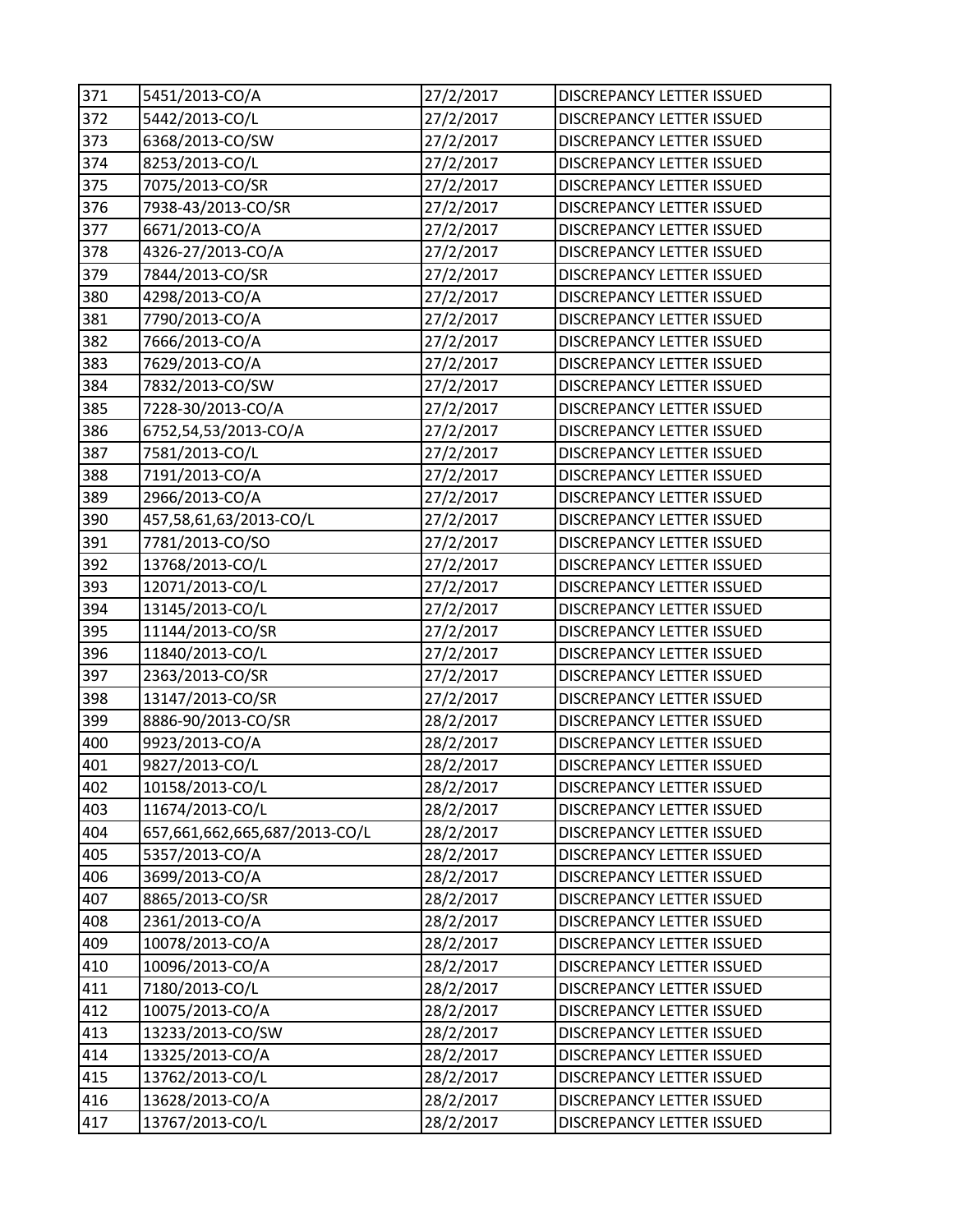| 418 | 11873/2013-CO/A                   | 28/2/2017 | DISCREPANCY LETTER ISSUED        |
|-----|-----------------------------------|-----------|----------------------------------|
| 419 | 31789,85,83,94,95,96,97/2013-CO/L | 28/2/2017 | <b>DISCREPANCY LETTER ISSUED</b> |
| 420 | 4846/2013-CO/A                    | 28/2/2017 | DISCREPANCY LETTER ISSUED        |
| 421 | 679-82/2013-CO/A                  | 28/2/2017 | DISCREPANCY LETTER ISSUED        |
| 422 | 1305/2013-CO/L                    | 28/2/2017 | DISCREPANCY LETTER ISSUED        |
| 423 | 126-128/2013-CO/A                 | 28/2/2017 | DISCREPANCY LETTER ISSUED        |
| 424 | 4401/2013-CO/L                    | 28/2/2017 | DISCREPANCY LETTER ISSUED        |
| 425 | 2737/2013-CO/L                    | 28/2/2017 | DISCREPANCY LETTER ISSUED        |
| 426 | 614-616/2013-CO/A                 | 28/2/2017 | DISCREPANCY LETTER ISSUED        |
| 427 | 7667/2013-CO/A                    | 28/2/2017 | <b>DISCREPANCY LETTER ISSUED</b> |
| 428 | 10774/2013-CO/L                   | 28/2/2017 | DISCREPANCY LETTER ISSUED        |
| 429 | 1199/2013-CO/L                    | 28/2/2017 | DISCREPANCY LETTER ISSUED        |
| 430 | 7743/2013-CO/A                    | 28/2/2017 | DISCREPANCY LETTER ISSUED        |
| 431 | 7744/2013-CO/A                    | 28/2/2017 | <b>DISCREPANCY LETTER ISSUED</b> |
| 432 | 4505/2013-CO/CF                   | 28/2/2017 | DISCREPANCY LETTER ISSUED        |
| 433 | 3059/2013-CO/L                    | 28/2/2017 | DISCREPANCY LETTER ISSUED        |
| 434 | 4396/2013-CO/SR                   | 28/2/2017 | DISCREPANCY LETTER ISSUED        |
| 435 | 1494/2013-CO/CF                   | 1/3/2017  | <b>DISCREPANCY LETTER ISSUED</b> |
| 436 | 2476/2013-CO/L                    | 1/3/2017  | DISCREPANCY LETTER ISSUED        |
| 437 | 13056/2013-CO/L                   | 1/3/2017  | <b>DISCREPANCY LETTER ISSUED</b> |
| 438 | 13478/2013-CO/A                   | 1/3/2017  | DISCREPANCY LETTER ISSUED        |
| 439 | 13458/2013-CO/A                   | 1/3/2017  | DISCREPANCY LETTER ISSUED        |
| 440 | 11848/2013-CO/A                   | 1/3/2017  | <b>DISCREPANCY LETTER ISSUED</b> |
| 441 | 7852-61/2013-CO/A                 | 1/3/2017  | DISCREPANCY LETTER ISSUED        |
| 442 | 388-89/2013-CO/SR                 | 1/3/2017  | DISCREPANCY LETTER ISSUED        |
| 443 | 13301/2013-CO/A                   | 1/3/2017  | DISCREPANCY LETTER ISSUED        |
| 444 | 2635/2013-CO/L                    | 1/3/2017  | DISCREPANCY LETTER ISSUED        |
| 445 | 162/2013-CO/CF                    | 1/3/2017  | DISCREPANCY LETTER ISSUED        |
| 446 | 1476/2013-CO/L                    | 1/3/2017  | DISCREPANCY LETTER ISSUED        |
| 447 | 634/2013-CO/L                     | 1/3/2017  | <b>DISCREPANCY LETTER ISSUED</b> |
| 448 | 11657/2013-CO/A                   | 1/3/2017  | DISCREPANCY LETTER ISSUED        |
| 449 | 13646/2013-CO/L                   | 1/3/2017  | DISCREPANCY LETTER ISSUED        |
| 450 | 11723/2013-CO/A                   | 1/3/2017  | DISCREPANCY LETTER ISSUED        |
| 451 | 13214/2013-CO/L                   | 1/3/2017  | DISCREPANCY LETTER ISSUED        |
| 452 | 10759/2013-CO/L                   | 1/3/2017  | <b>DISCREPANCY LETTER ISSUED</b> |
| 453 | 11981/2013-CO/L                   | 1/3/2017  | DISCREPANCY LETTER ISSUED        |
| 454 | 6558/2013-CO/SR                   | 1/3/2017  | DISCREPANCY LETTER ISSUED        |
| 455 | 11332/2013-CO/A                   | 1/3/2017  | DISCREPANCY LETTER ISSUED        |
| 456 | 11534/2013-CO/A                   | 1/3/2017  | <b>DISCREPANCY LETTER ISSUED</b> |
| 457 | 13752/2013-CO/A                   | 1/3/2017  | DISCREPANCY LETTER ISSUED        |
| 458 | 11132/2013-CO/L                   | 1/3/2017  | DISCREPANCY LETTER ISSUED        |
| 459 | 133/2013-CO/L                     | 1/3/2017  | DISCREPANCY LETTER ISSUED        |
| 460 | 12098/2013-CO/L                   | 1/3/2017  | DISCREPANCY LETTER ISSUED        |
| 461 | 6980/2013-CO/A                    | 1/3/2017  | DISCREPANCY LETTER ISSUED        |
| 462 | 11341/2013-CO/L                   | 1/3/2017  | DISCREPANCY LETTER ISSUED        |
| 463 | 7893-99/2013-CO/L                 | 1/3/2017  | DISCREPANCY LETTER ISSUED        |
| 464 | 7944-48/2013-CO/SR                | 1/3/2017  | DISCREPANCY LETTER ISSUED        |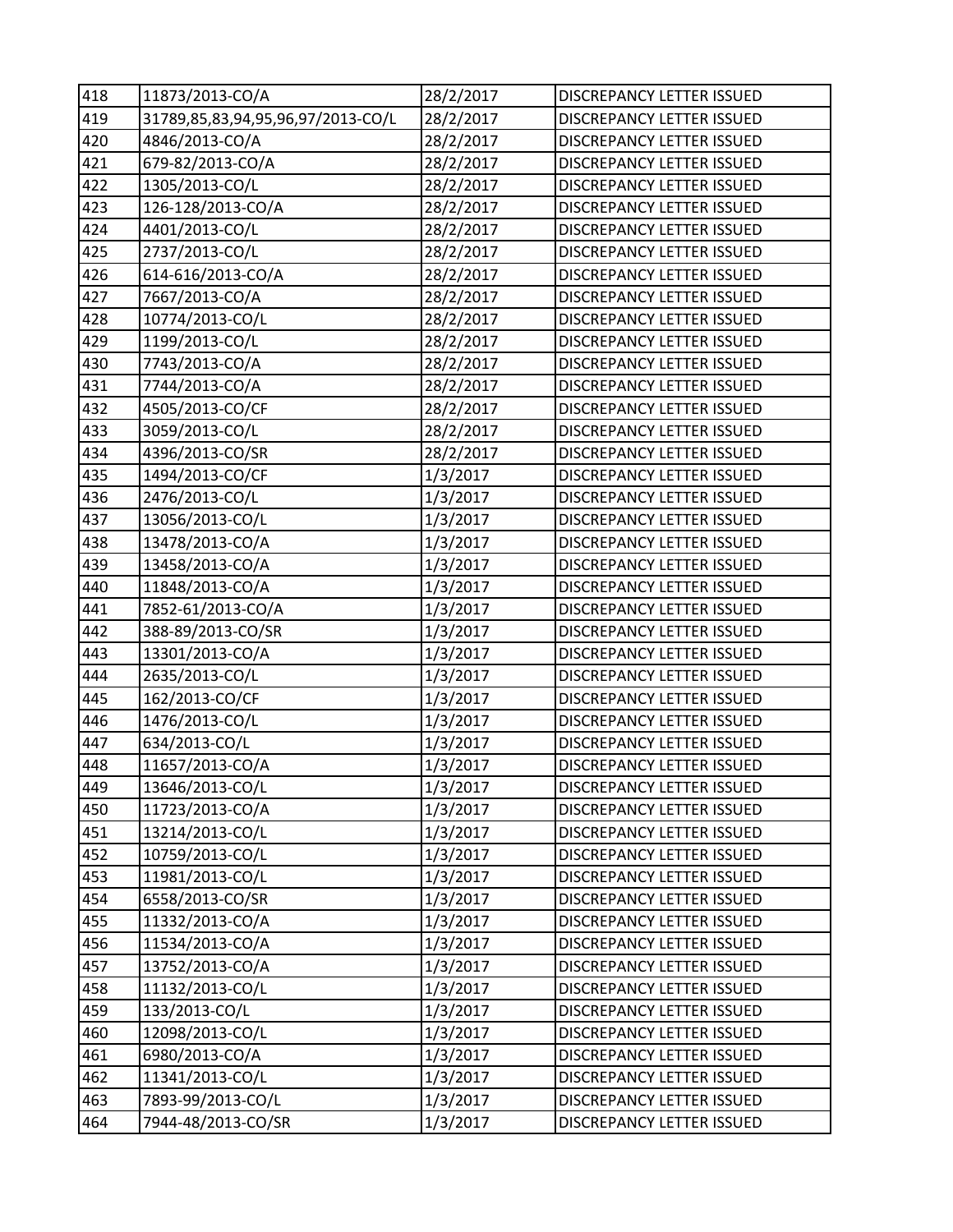| 465 | 10459/2013-CO/L       | 1/3/2017 | DISCREPANCY LETTER ISSUED        |
|-----|-----------------------|----------|----------------------------------|
| 466 | 6636/2013-CO/L        | 1/3/2017 | DISCREPANCY LETTER ISSUED        |
| 467 | 8770/2013-CO/A        | 1/3/2017 | DISCREPANCY LETTER ISSUED        |
| 468 | 9937/2013-CO/A        | 1/3/2017 | DISCREPANCY LETTER ISSUED        |
| 469 | 10430/2013-CO/L       | 1/3/2017 | DISCREPANCY LETTER ISSUED        |
| 470 | 8375/2013-CO/L        | 1/3/2017 | DISCREPANCY LETTER ISSUED        |
| 471 | 8417-18/2013-CO/A     | 1/3/2017 | DISCREPANCY LETTER ISSUED        |
| 472 | 9931/2013-CO/A        | 1/3/2017 | DISCREPANCY LETTER ISSUED        |
| 473 | 10081/2013-CO/A       | 1/3/2017 | DISCREPANCY LETTER ISSUED        |
| 474 | 1066/2013-CO/A        | 1/3/2017 | DISCREPANCY LETTER ISSUED        |
| 475 | 7752/2013-CO/A        | 1/3/2017 | DISCREPANCY LETTER ISSUED        |
| 476 | 7751/2013-CO/A        | 1/3/2017 | DISCREPANCY LETTER ISSUED        |
| 477 | 13689/2013-CO/L       | 1/3/2017 | DISCREPANCY LETTER ISSUED        |
| 478 | 10060/2013-CO/A       | 1/3/2017 | DISCREPANCY LETTER ISSUED        |
| 479 | 9711/2013-CO/A        | 1/3/2017 | DISCREPANCY LETTER ISSUED        |
| 480 | 4744/2013-CO/A        | 1/3/2017 | DISCREPANCY LETTER ISSUED        |
| 481 | 11740/2013-CO/A       | 1/3/2017 | DISCREPANCY LETTER ISSUED        |
| 482 | 6707/2013-CO/A        | 1/3/2017 | DISCREPANCY LETTER ISSUED        |
| 483 | 10080/2013-CO/A       | 1/3/2017 | DISCREPANCY LETTER ISSUED        |
| 484 | 10079/2013-CO/A       | 1/3/2017 | <b>DISCREPANCY LETTER ISSUED</b> |
| 485 | 5907/2012-CO/L        | 1/3/2017 | <b>DISCREPANCY LETTER ISSUED</b> |
| 486 | 7626/2012-CO/A        | 1/3/2017 | DISCREPANCY LETTER ISSUED        |
| 487 | 10082/2013-CO/A       | 1/3/2017 | <b>DISCREPANCY LETTER ISSUED</b> |
| 488 | 645/2013-CO/CF        | 1/3/2017 | DISCREPANCY LETTER ISSUED        |
| 489 | 4434/2012-CO/A        | 1/3/2017 | <b>DISCREPANCY LETTER ISSUED</b> |
| 490 | 9740-46/2012-CO/L     | 1/3/2017 | <b>DISCREPANCY LETTER ISSUED</b> |
| 491 | 6252/2012-CO/A        | 1/3/2017 | <b>DISCREPANCY LETTER ISSUED</b> |
| 492 | 9607/2013-CO/L        | 1/3/2017 | <b>DISCREPANCY LETTER ISSUED</b> |
| 493 | 4457/2012-CO/L        | 1/3/2017 | DISCREPANCY LETTER ISSUED        |
| 494 | 2901/2012-CO/A        | 1/3/2017 | DISCREPANCY LETTER ISSUED        |
| 495 | 7193/2012-CO/A        | 1/3/2017 | DISCREPANCY LETTER ISSUED        |
| 496 | 4459/2012-CO/A        | 1/3/2017 | DISCREPANCY LETTER ISSUED        |
| 497 | 5450/2012-CO/L        | 1/3/2017 | DISCREPANCY LETTER ISSUED        |
| 498 | 10342/2013-CO/A       | 1/3/2017 | DISCREPANCY LETTER ISSUED        |
| 499 | 15767/2012-CO/L       | 1/3/2017 | <b>DISCREPANCY LETTER ISSUED</b> |
| 500 | 6906/2013-CO/A        | 1/3/2017 | <b>DISCREPANCY LETTER ISSUED</b> |
| 501 | 8970/2013-CO/A        | 1/3/2017 | DISCREPANCY LETTER ISSUED        |
| 502 | 7026/2013-CO/A        | 1/3/2017 | <b>DISCREPANCY LETTER ISSUED</b> |
| 503 | 7028/2013-CO/A        | 1/3/2017 | DISCREPANCY LETTER ISSUED        |
| 504 | 4809/2010-CO/L        | 6/3/2017 | DISCREPANCY LETTER ISSUED        |
| 505 | 4949-4964/2012-CO/SR  | 6/3/2017 | DISCREPANCY LETTER ISSUED        |
| 506 | 5293/2012-CO/M        | 6/3/2017 | DISCREPANCY LETTER ISSUED        |
| 507 | 13071/2012-CO/SR      | 6/3/2017 | DISCREPANCY LETTER ISSUED        |
| 508 | 11123-11130/2013-CO/A | 6/3/2017 | DISCREPANCY LETTER ISSUED        |
| 509 | 7520/2013-CO/A        | 6/3/2017 | DISCREPANCY LETTER ISSUED        |
| 510 | 6276/2013-CO/L        | 6/3/2017 | DISCREPANCY LETTER ISSUED        |
| 511 | 2742/2013-CO/L        | 6/3/2017 | DISCREPANCY LETTER ISSUED        |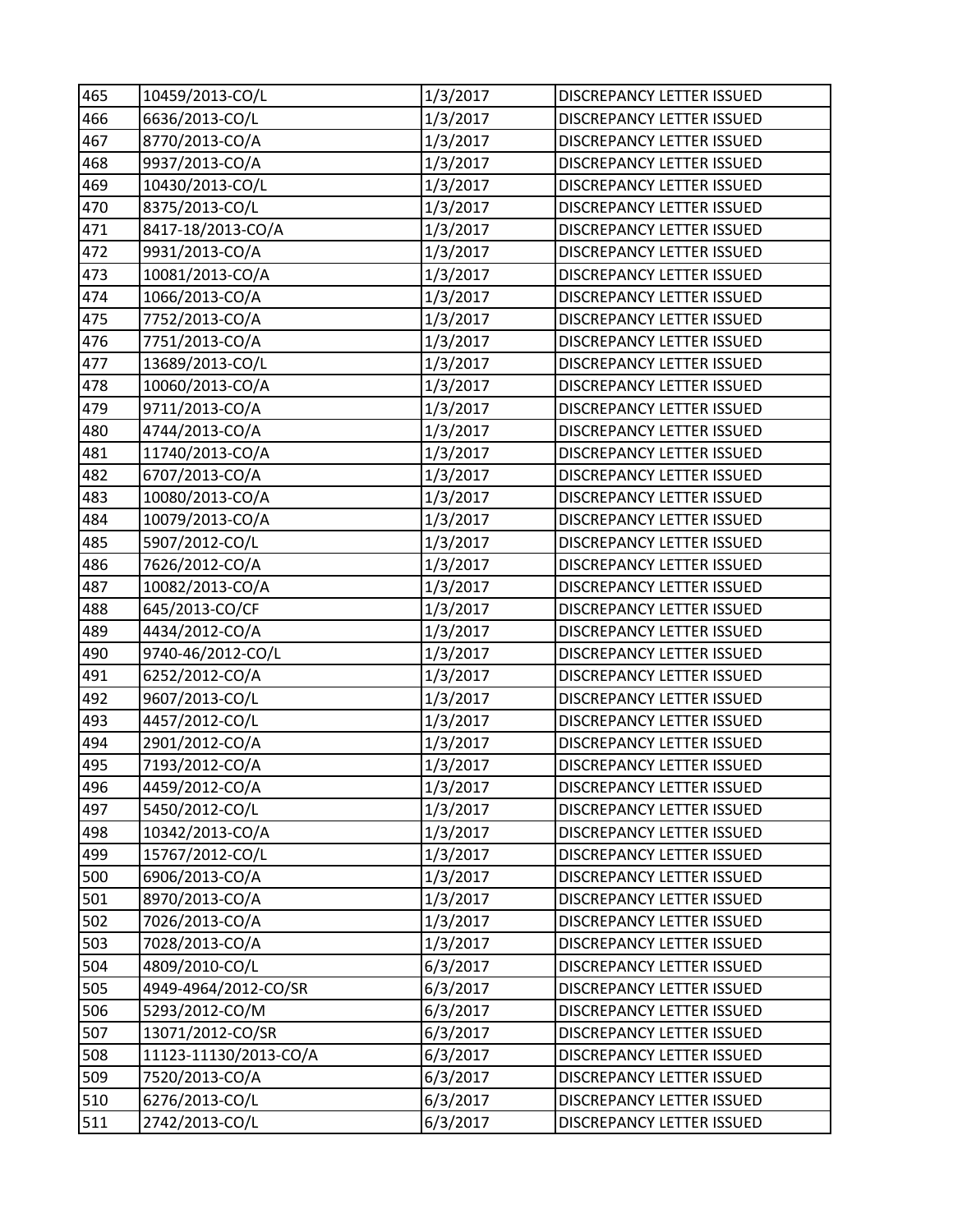| 512 | 2779/2013-CO/L                      | 6/3/2017 | DISCREPANCY LETTER ISSUED        |
|-----|-------------------------------------|----------|----------------------------------|
| 513 | 8936/2013-CO/SR                     | 6/3/2017 | DISCREPANCY LETTER ISSUED        |
| 514 | 7748/2013-CO/SR                     | 6/3/2017 | DISCREPANCY LETTER ISSUED        |
| 515 | 7013/2013-CO/SW                     | 6/3/2017 | <b>DISCREPANCY LETTER ISSUED</b> |
| 516 | 5629/2013-CO/L                      | 6/3/2017 | <b>DISCREPANCY LETTER ISSUED</b> |
| 517 | 1070/2013-CO/L                      | 6/3/2017 | <b>DISCREPANCY LETTER ISSUED</b> |
| 518 | 10610/2013-CO/SW                    | 7/3/2017 | <b>DISCREPANCY LETTER ISSUED</b> |
| 519 | 6257/2013-CO/L                      | 7/3/2017 | DISCREPANCY LETTER ISSUED        |
| 520 | 6081/2013-CO/A                      | 7/3/2017 | DISCREPANCY LETTER ISSUED        |
| 521 | 8374/2013-CO/L                      | 7/3/2017 | <b>DISCREPANCY LETTER ISSUED</b> |
| 522 | 3213/2013-CO/L                      | 7/3/2017 | DISCREPANCY LETTER ISSUED        |
| 523 | 1248/2013-CO/L                      | 7/3/2017 | DISCREPANCY LETTER ISSUED        |
| 524 | 2438/2013-CO/SR                     | 7/3/2017 | DISCREPANCY LETTER ISSUED        |
| 525 | 6274/2013-CO/A                      | 7/3/2017 | <b>DISCREPANCY LETTER ISSUED</b> |
| 526 | 5550/2012-CO/A                      | 7/3/2017 | <b>DISCREPANCY LETTER ISSUED</b> |
| 527 | 590/2013-CO/L                       | 7/3/2017 | DISCREPANCY LETTER ISSUED        |
| 528 | 13260/2013-CO/M                     | 7/3/2017 | <b>DISCREPANCY LETTER ISSUED</b> |
| 529 | 8353/2010-CO/L                      | 7/3/2017 | DISCREPANCY LETTER ISSUED        |
| 530 | 13300/2013-CO/SR                    | 7/3/2017 | DISCREPANCY LETTER ISSUED        |
| 531 | 6673/2013-CO/SR                     | 7/3/2017 | <b>DISCREPANCY LETTER ISSUED</b> |
| 532 | 11504-505/2013-CO/L                 | 7/3/2017 | <b>DISCREPANCY LETTER ISSUED</b> |
| 533 | 7994/2013-CO/L                      | 7/3/2017 | DISCREPANCY LETTER ISSUED        |
| 534 | 8729/2013-CO/A                      | 7/3/2017 | DISCREPANCY LETTER ISSUED        |
| 535 | 7486/2013-CO/A                      | 7/3/2017 | DISCREPANCY LETTER ISSUED        |
| 536 | 7685/2013-CO/SW                     | 7/3/2017 | <b>DISCREPANCY LETTER ISSUED</b> |
| 537 | 10394/2013-CO/L                     | 7/3/2017 | DISCREPANCY LETTER ISSUED        |
| 538 | 4685/2013-CO/SR                     | 7/3/2017 | DISCREPANCY LETTER ISSUED        |
| 539 | 7893-99/2013-CO/L                   | 7/3/2017 | DISCREPANCY LETTER ISSUED        |
| 540 | 325/2013-CO/CF                      | 7/3/2017 | DISCREPANCY LETTER ISSUED        |
| 541 | 5001/2013-CO/L                      | 7/3/2017 | DISCREPANCY LETTER ISSUED        |
| 542 | 557/2013-CO/L                       | 7/3/2017 | DISCREPANCY LETTER ISSUED        |
| 543 | 1320-23,24/2013-CO/SW               | 7/3/2017 | DISCREPANCY LETTER ISSUED        |
| 544 | 3251/2013-CO/L                      | 7/3/2017 | DISCREPANCY LETTER ISSUED        |
| 545 | 5590/2013-CO/L                      | 7/3/2017 | DISCREPANCY LETTER ISSUED        |
| 546 | 882-883/2013-CO/L                   | 7/3/2017 | <b>DISCREPANCY LETTER ISSUED</b> |
| 547 | 4110/2013-CO/A                      | 7/3/2017 | <b>DISCREPANCY LETTER ISSUED</b> |
| 548 | 2072/2013-CO/CF                     | 7/3/2017 | DISCREPANCY LETTER ISSUED        |
| 549 | 221/2013-CO/A                       | 7/3/2017 | DISCREPANCY LETTER ISSUED        |
| 550 | 3250/2013-CO/A                      | 7/3/2017 | DISCREPANCY LETTER ISSUED        |
| 551 | 3149/2013-CO/A                      | 7/3/2017 | DISCREPANCY LETTER ISSUED        |
| 552 | 2133,2136,2137,2138/2013-CO/L       | 7/3/2017 | DISCREPANCY LETTER ISSUED        |
| 553 | 1203,1205,1206,1207,1209,1210,1211, | 7/3/2017 | DISCREPANCY LETTER ISSUED        |
|     | 1214,1215,1218/2013-CO/A            |          |                                  |
| 554 | 6411/2013-CO/A                      | 7/3/2017 | DISCREPANCY LETTER ISSUED        |
| 555 | 532/2013-CO/L                       | 7/3/2017 | DISCREPANCY LETTER ISSUED        |
| 556 | 5723/2013-CO/A                      | 7/3/2017 | DISCREPANCY LETTER ISSUED        |
| 557 | 5170/2013-CO/A                      | 7/3/2017 | DISCREPANCY LETTER ISSUED        |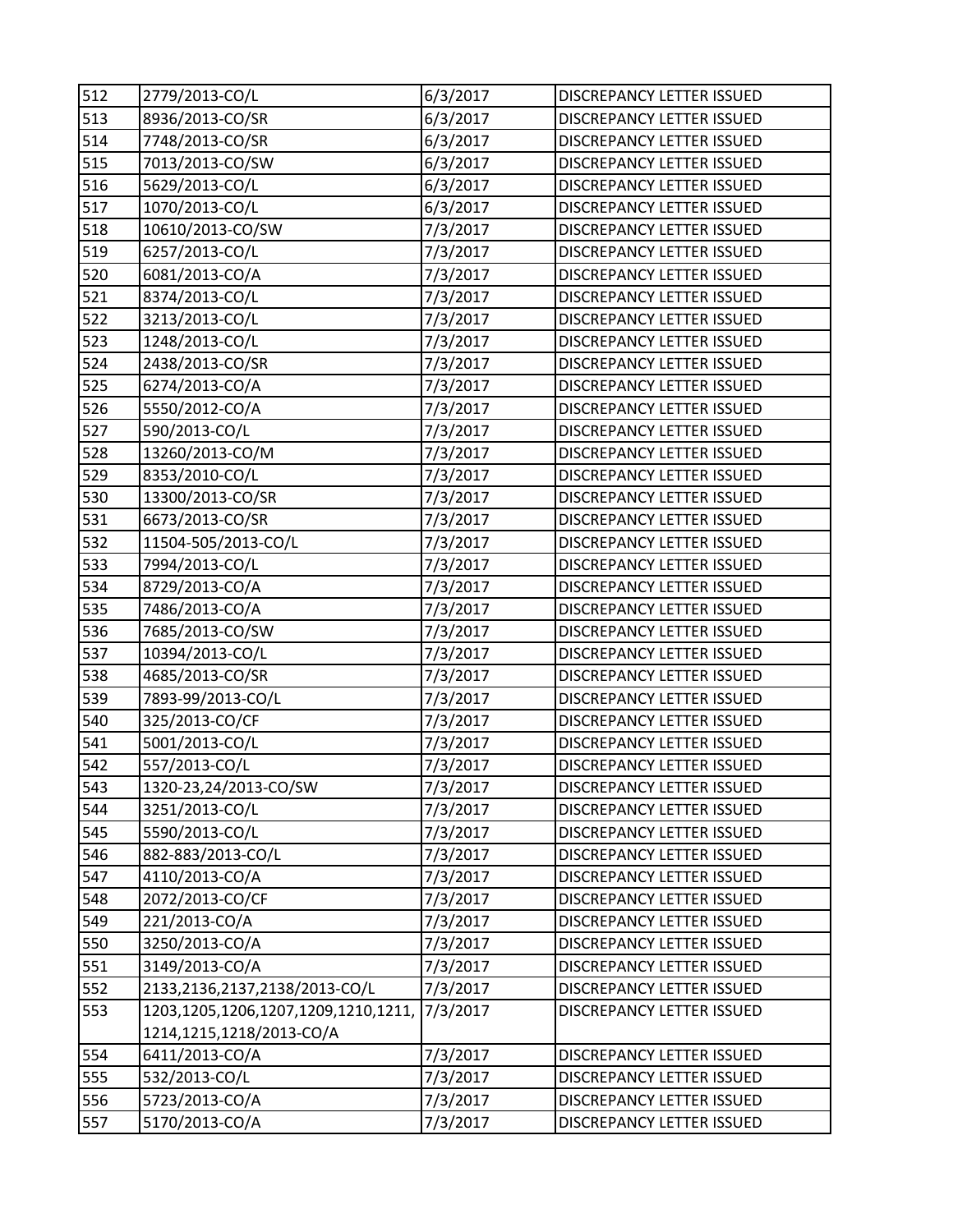| 558 | 5724-5725/2013-CO/A         | 7/3/2017 | DISCREPANCY LETTER ISSUED        |
|-----|-----------------------------|----------|----------------------------------|
| 559 | 8861/2013-CO/A              | 7/3/2017 | DISCREPANCY LETTER ISSUED        |
| 560 | 4232/2013-CO/CF             | 7/3/2017 | DISCREPANCY LETTER ISSUED        |
| 561 | 3733/2013-CO/L              | 7/3/2017 | <b>DISCREPANCY LETTER ISSUED</b> |
| 562 | 4103-4109/2013-CO/A         | 7/3/2017 | <b>DISCREPANCY LETTER ISSUED</b> |
| 563 | 1284/2013-CO/A              | 7/3/2017 | DISCREPANCY LETTER ISSUED        |
| 564 | 10907/2013-CO/A             | 7/3/2017 | <b>DISCREPANCY LETTER ISSUED</b> |
| 565 | 11171/2013-CO/A             | 7/3/2017 | DISCREPANCY LETTER ISSUED        |
| 566 | 10059/2013-CO/A             | 7/3/2017 | DISCREPANCY LETTER ISSUED        |
| 567 | 4234/2013-CO/A              | 7/3/2017 | <b>DISCREPANCY LETTER ISSUED</b> |
| 568 | 8853/2013-CO/CF             | 7/3/2017 | <b>DISCREPANCY LETTER ISSUED</b> |
| 569 | 7715-7717/2013-CO/L         | 7/3/2017 | DISCREPANCY LETTER ISSUED        |
| 570 | 4843/2013-CO/A              | 7/3/2017 | DISCREPANCY LETTER ISSUED        |
| 571 | 4014-15/2013-CO/A           | 7/3/2017 | DISCREPANCY LETTER ISSUED        |
| 572 | 13492/2011-CO/L             | 7/3/2017 | <b>DISCREPANCY LETTER ISSUED</b> |
| 573 | 7031/2013-CO/SR             | 7/3/2017 | <b>DISCREPANCY LETTER ISSUED</b> |
| 574 | 1042-1048/2013-CO/A         | 7/3/2017 | DISCREPANCY LETTER ISSUED        |
| 575 | 2140/2013-CO/L              | 7/3/2017 | DISCREPANCY LETTER ISSUED        |
| 576 | 3371/2013-CO/A              | 7/3/2017 | DISCREPANCY LETTER ISSUED        |
| 577 | 1757-1766/2013-CO/CF        | 7/3/2017 | <b>DISCREPANCY LETTER ISSUED</b> |
| 578 | 11507-11511/2013-CO/SR      | 7/3/2017 | <b>DISCREPANCY LETTER ISSUED</b> |
| 579 | 11890/2013-CO/A             | 7/3/2017 | DISCREPANCY LETTER ISSUED        |
| 580 | 3776/2013-CO/SR             | 7/3/2017 | <b>DISCREPANCY LETTER ISSUED</b> |
| 581 | 3619-3621/2013-CO/L         | 7/3/2017 | DISCREPANCY LETTER ISSUED        |
| 582 | 4387/2013-CO/CF             | 7/3/2017 | <b>DISCREPANCY LETTER ISSUED</b> |
| 583 | 6099/2013-CO/A              | 7/3/2017 | <b>DISCREPANCY LETTER ISSUED</b> |
| 584 | 4664-4665/2013-CO/A         | 7/3/2017 | DISCREPANCY LETTER ISSUED        |
| 585 | 10213-10216/2013-CO/A       | 7/3/2017 | DISCREPANCY LETTER ISSUED        |
| 586 | 5583-5586/2013-CO/L         | 7/3/2017 | DISCREPANCY LETTER ISSUED        |
| 587 | 6443/2013-CO/L              | 7/3/2017 | <b>DISCREPANCY LETTER ISSUED</b> |
| 588 | 4854/2013-CO/SR             | 7/3/2017 | DISCREPANCY LETTER ISSUED        |
| 589 | 4869/2013-CO/L              | 7/3/2017 | DISCREPANCY LETTER ISSUED        |
| 590 | 80/2013-CO/L                | 7/3/2017 | DISCREPANCY LETTER ISSUED        |
| 591 | 9091-9093/2012-CO/A         | 7/3/2017 | DISCREPANCY LETTER ISSUED        |
| 592 | 870/2013-CO/CS              | 7/3/2017 | <b>DISCREPANCY LETTER ISSUED</b> |
| 593 | 4774/4772/4773/2013-CO/L    | 7/3/2017 | DISCREPANCY LETTER ISSUED        |
| 594 | 3952-3953/2013-CO/M         | 7/3/2017 | DISCREPANCY LETTER ISSUED        |
| 595 | 5416/2013-CO/L              | 7/3/2017 | DISCREPANCY LETTER ISSUED        |
| 596 | 2049/2013-CO/A              | 7/3/2017 | DISCREPANCY LETTER ISSUED        |
| 597 | 3195/2013-CO/L              | 7/3/2017 | <b>DISCREPANCY LETTER ISSUED</b> |
| 598 | 13416/2013-CO/L             | 7/3/2017 | DISCREPANCY LETTER ISSUED        |
| 599 | 1197/2013-CO/L              | 7/3/2017 | DISCREPANCY LETTER ISSUED        |
| 600 | 1658/2013-CO/A              | 7/3/2017 | DISCREPANCY LETTER ISSUED        |
| 601 | 6028-6029/2013-CO/A         | 7/3/2017 | DISCREPANCY LETTER ISSUED        |
| 602 | 5286-5287/2013-CO/L         | 7/3/2017 | DISCREPANCY LETTER ISSUED        |
| 603 | 9585/2013-CO/L              | 7/3/2017 | DISCREPANCY LETTER ISSUED        |
| 604 | 10511,10512,10514/2013-CO/A | 7/3/2017 | DISCREPANCY LETTER ISSUED        |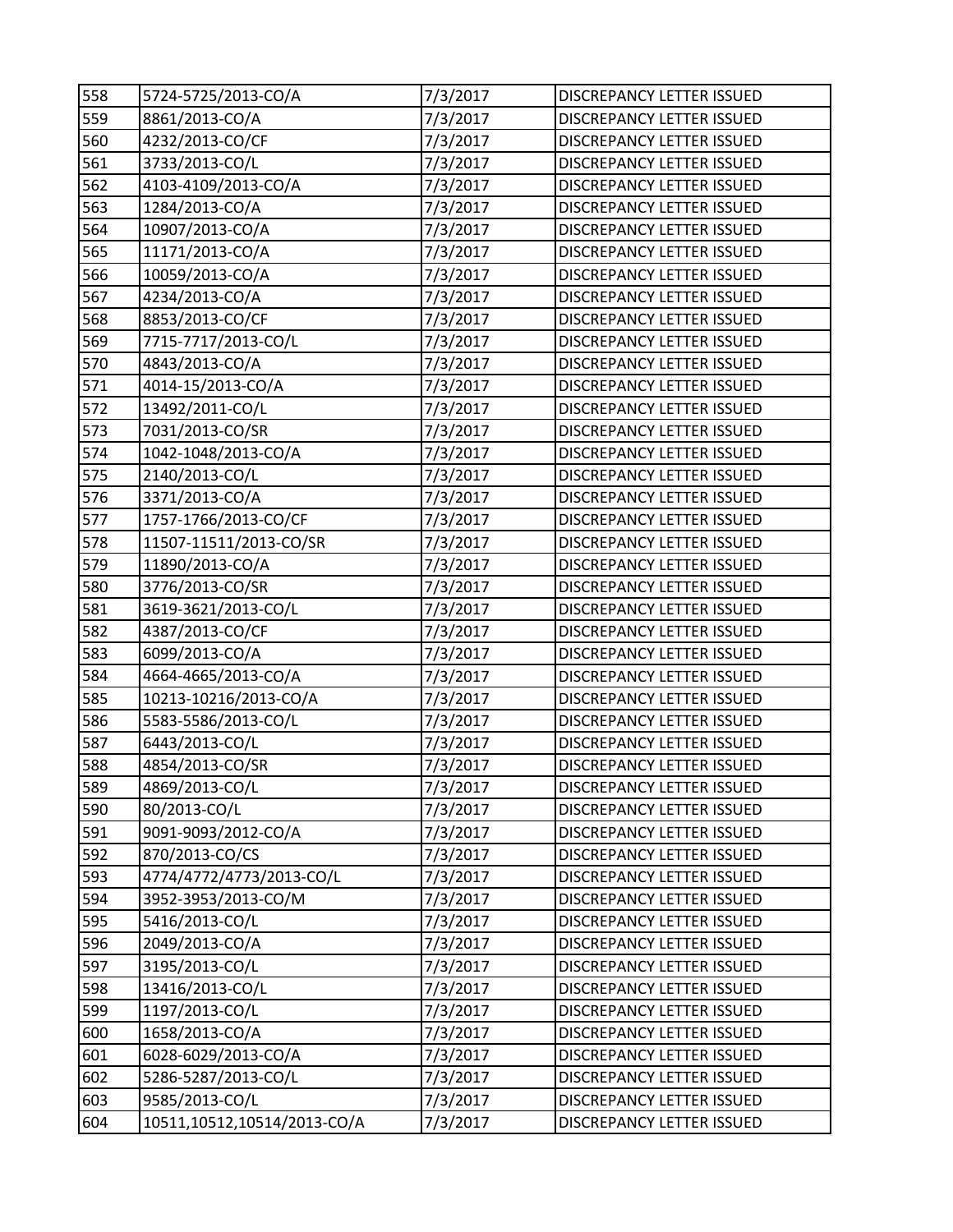| 605 | 10017/2013-CO/L        | 7/3/2017 | DISCREPANCY LETTER ISSUED        |
|-----|------------------------|----------|----------------------------------|
| 606 | 10764/2013-CO/L        | 7/3/2017 | DISCREPANCY LETTER ISSUED        |
| 607 | 2336,32698/2013-CO/L   | 7/3/2017 | DISCREPANCY LETTER ISSUED        |
| 608 | 10885/2013-CO/SW       | 7/3/2017 | DISCREPANCY LETTER ISSUED        |
| 609 | 1815/2013-CO/A         | 7/3/2017 | DISCREPANCY LETTER ISSUED        |
| 610 | 7620/2013-CO/A         | 7/3/2017 | DISCREPANCY LETTER ISSUED        |
| 611 | 6166/2013-CO/L         | 7/3/2017 | DISCREPANCY LETTER ISSUED        |
| 612 | 3852/2013-CO/L         | 7/3/2017 | DISCREPANCY LETTER ISSUED        |
| 613 | 2121-2130/2013-CO/CF   | 7/3/2017 | DISCREPANCY LETTER ISSUED        |
| 614 | 1167/2013-CO/L         | 7/3/2017 | <b>DISCREPANCY LETTER ISSUED</b> |
| 615 | 2328/2013-CO/L         | 7/3/2017 | DISCREPANCY LETTER ISSUED        |
| 616 | 10441-10442/2013-CO/SR | 7/3/2017 | DISCREPANCY LETTER ISSUED        |
| 617 | 456/2013-CO/L          | 7/3/2017 | DISCREPANCY LETTER ISSUED        |
| 618 | 16513/2013-CO/L        | 7/3/2017 | <b>DISCREPANCY LETTER ISSUED</b> |
| 619 | 5485-5494/2013-CO/L    | 7/3/2017 | <b>DISCREPANCY LETTER ISSUED</b> |
| 620 | 416/2013-CO/SW         | 7/3/2017 | DISCREPANCY LETTER ISSUED        |
| 621 | 5441/2013-CO/CF        | 7/3/2017 | DISCREPANCY LETTER ISSUED        |
| 622 | 6753/2013-CO/A         | 7/3/2017 | DISCREPANCY LETTER ISSUED        |
| 623 | 9531-9533/2013-CO/A    | 7/3/2017 | DISCREPANCY LETTER ISSUED        |
| 624 | 10082/2013-CO/A        | 7/3/2017 | <b>DISCREPANCY LETTER ISSUED</b> |
| 625 | 5454-5459/2013-CO/L    | 7/3/2017 | <b>DISCREPANCY LETTER ISSUED</b> |
| 626 | 130-131/2013-CO/L      | 7/3/2017 | DISCREPANCY LETTER ISSUED        |
| 627 | 2056/2013-CO/L         | 7/3/2017 | <b>DISCREPANCY LETTER ISSUED</b> |
| 628 | 964-966/2013-CO/L      | 7/3/2017 | DISCREPANCY LETTER ISSUED        |
| 629 | 5291/2013-CO/L         | 7/3/2017 | DISCREPANCY LETTER ISSUED        |
| 630 | 2706/2013-CO/A         | 7/3/2017 | <b>DISCREPANCY LETTER ISSUED</b> |
| 631 | 783/2013-CO/CF         | 7/3/2017 | DISCREPANCY LETTER ISSUED        |
| 632 | 6865-6869/2013-CO/A    | 7/3/2017 | DISCREPANCY LETTER ISSUED        |
| 633 | 6318/2013-CO/A         | 7/3/2017 | DISCREPANCY LETTER ISSUED        |
| 634 | 5149-5153/2013-CO/L    | 7/3/2017 | <b>DISCREPANCY LETTER ISSUED</b> |
| 635 | 1448/2013-CO/L         | 7/3/2017 | DISCREPANCY LETTER ISSUED        |
| 636 | 10008/2013-CO/L        | 7/3/2017 | DISCREPANCY LETTER ISSUED        |
| 637 | 884/2013-CO/A          | 7/3/2017 | DISCREPANCY LETTER ISSUED        |
| 638 | 5828/2013-CO/SW        | 7/3/2017 | DISCREPANCY LETTER ISSUED        |
| 639 | 4509/2013-CO/A         | 7/3/2017 | <b>DISCREPANCY LETTER ISSUED</b> |
| 640 | 4741/2013-CO/A         | 7/3/2017 | <b>DISCREPANCY LETTER ISSUED</b> |
| 641 | 8337-8338/2013-CO/SR   | 7/3/2017 | DISCREPANCY LETTER ISSUED        |
| 642 | 7589/2013-CO/L         | 7/3/2017 | DISCREPANCY LETTER ISSUED        |
| 643 | 6162/2013-CO/L         | 7/3/2017 | DISCREPANCY LETTER ISSUED        |
| 644 | 686/2013-CO/L          | 7/3/2017 | <b>DISCREPANCY LETTER ISSUED</b> |
| 645 | 880-881/2013-CO/A      | 7/3/2017 | DISCREPANCY LETTER ISSUED        |
| 646 | 522/2013-CO/L          | 7/3/2017 | DISCREPANCY LETTER ISSUED        |
| 647 | 2079/2013-CO/A         | 7/3/2017 | DISCREPANCY LETTER ISSUED        |
| 648 | 11614-11619/2013-CO/SR | 7/3/2017 | DISCREPANCY LETTER ISSUED        |
| 649 | 13491/2013-CO/L        | 7/3/2017 | DISCREPANCY LETTER ISSUED        |
| 650 | 13360/2013-CO/L        | 7/3/2017 | DISCREPANCY LETTER ISSUED        |
| 651 | 11035/2013-CO/A        | 7/3/2017 | DISCREPANCY LETTER ISSUED        |